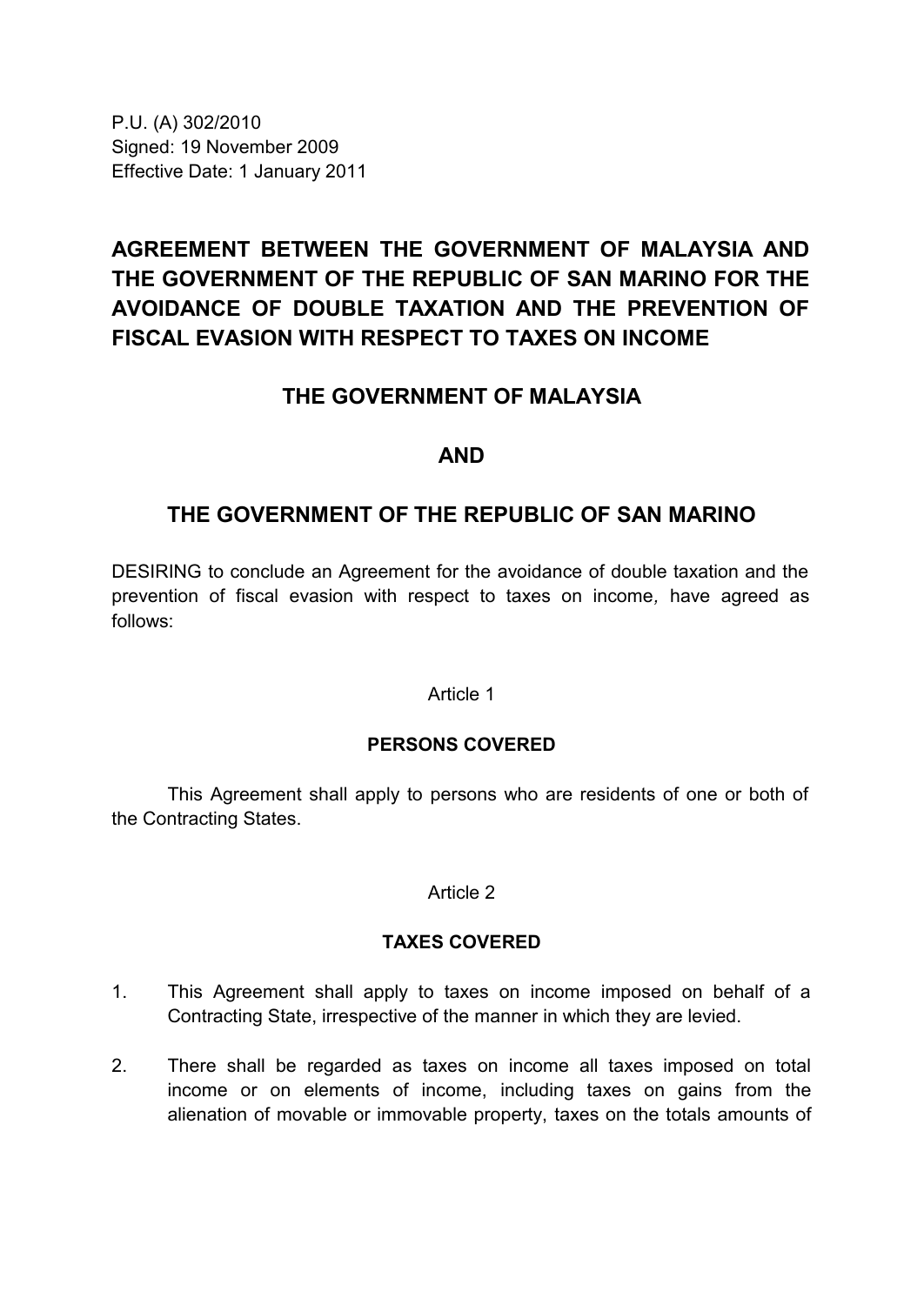wages or salaries paid by enterprises, as well as taxes on capital appreciation.

- 3. The existing taxes which are the subject of this Agreement are:
	- (a) in Malaysia:
		- (i) the income tax; and
		- (ii) the petroleum income tax;

(hereinafter referred to as "Malaysian tax");

(b) in San Marino:

the general income tax which is levied:

- (i) on individuals;
- (ii) on bodies corporate and proprietorships:

(hereinafter referred to as "San Marino tax").

4. This Agreement shall apply also to any identical or substantially similar taxes which are imposed after the date of signature of this Agreement in addition to, or in place of, the existing taxes. The competent authorities of the Contracting States shall notify each other of any significant changes that have been made in their taxation laws.

#### Article 3

### **GENERAL DEFINITIONS**

- 1. For the purposes of this Agreement, unless the context otherwise requires:
	- (a) the term "Malaysia" means the territories of the Federation of Malaysia, the territorial waters of Malaysia and the sea-bed and subsoil of the territorial waters, and the airspace above such areas, and includes any area extending beyond the limits of the territorial waters of Malaysia, and the sea-bed and subsoil of any such area,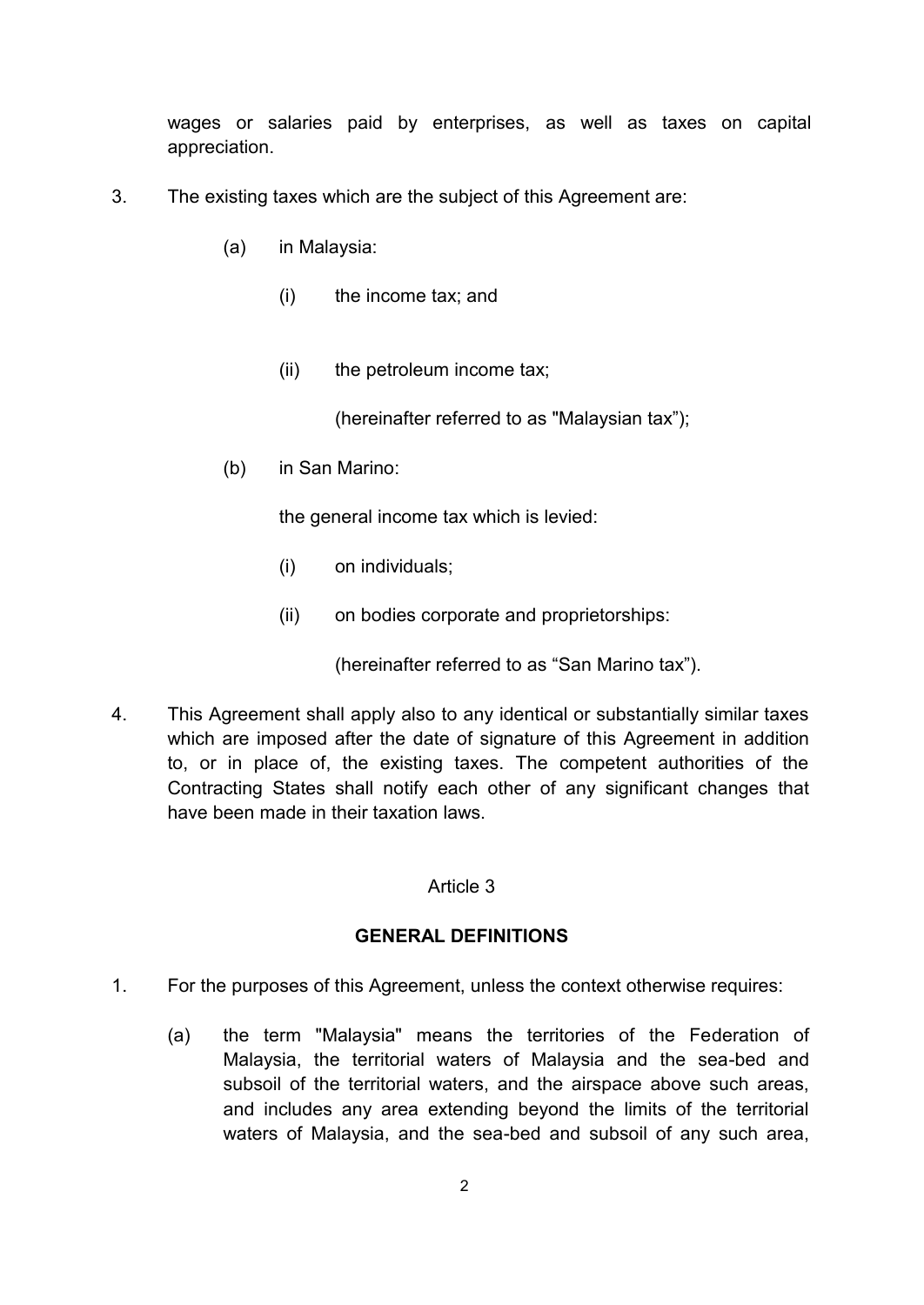which has been or may hereafter be designated under the laws of Malaysia and in accordance with international law as an area over which Malaysia has sovereign rights or jurisdiction for the purposes of exploring and exploiting the natural resources, whether living or nonliving;

- (b) the term "San Marino" means the territory of the Republic of San Marino, including any other area within which the Republic of San Marino, in accordance with international law, exercises sovereign rights or jurisdiction;
- (c) the terms "a Contracting State" and "the other Contracting State" mean, as the context requires, Malaysia or San Marino;
- (d) the term "person" includes an individual, a company and any other body of persons;
- (e) the term "company" means any body corporate or any entity which is treated as a body corporate for tax purposes;
- (f) the terms "enterprise of a Contracting State" and "enterprise of the other Contracting State" mean respectively an enterprise carried on by a resident of a Contracting State and an enterprise carried on by a resident of the other Contracting State;
- (g) the term "national" means:
	- (i) any individual possessing the nationality or citizenship of a Contracting State;
	- (ii) any legal person, partnership and association deriving its status as such from the laws in force in a Contracting State:
- (h) the term "international traffic" means any transport by a ship or aircraft operated by an enterprise of a Contracting State, except when the ship or aircraft is operated solely between places in the other Contracting State;
- (i) the term "competent authority" means:
	- (i) in the case of Malaysia, the Minister of Finance or his authorised representative; and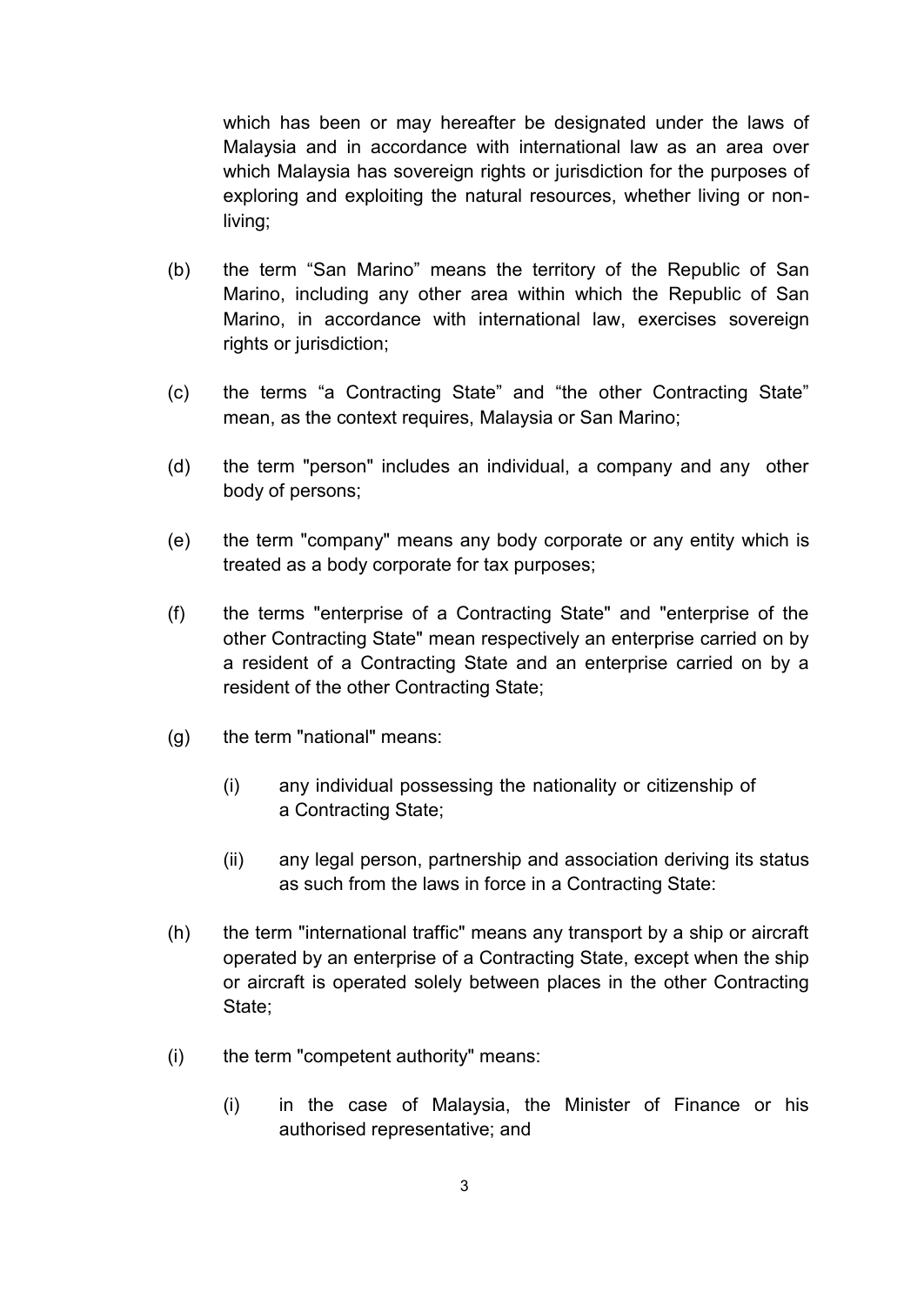- (ii) in the case of San Marino, the Ministry of Finance.
- 2. As regards the application of this Agreement at any time by a Contracting State, any term not defined therein shall, unless the context otherwise requires, have the meaning that it has at that time under the law of that State for the purposes of the taxes to which this Agreement applies, any meaning under the applicable tax laws of that State prevailing over a meaning given to the term under other laws of that State.

### **RESIDENT**

- 1. For the purposes of this Agreement, the term "resident of a Contracting State" means any person who, under the laws of that State, is liable to tax therein by reason of his domicile, residence, place of management or any other criterion of a similar nature, and also includes that State, any political or administrative subdivision, a local authority or a statutory body thereof.
- 2. Where by reason of the provisions of paragraph 1 an individual is a resident of both Contracting States, then his status shall be determined as follows:
	- (a) he shall be deemed to be a resident only of the State in which he has a permanent home available to him. If he has a permanent home available to him in both States, he shall be deemed to be a resident only of the State with which his personal and economic relations are closer (centre of vital interests);
	- (b) if the State in which he has his centre of vital interests cannot be determined, or if he has not a permanent home available to him in either State, he shall be deemed to be a resident only of the State in which he has an habitual abode;
	- (c) if he has an habitual abode in both States or in neither of them, he shall be deemed to be a resident only of the State of which he is a national;
	- (d) if he is a national of both States or of neither of them, the competent authorities of the Contracting States shall settle the question by mutual agreement.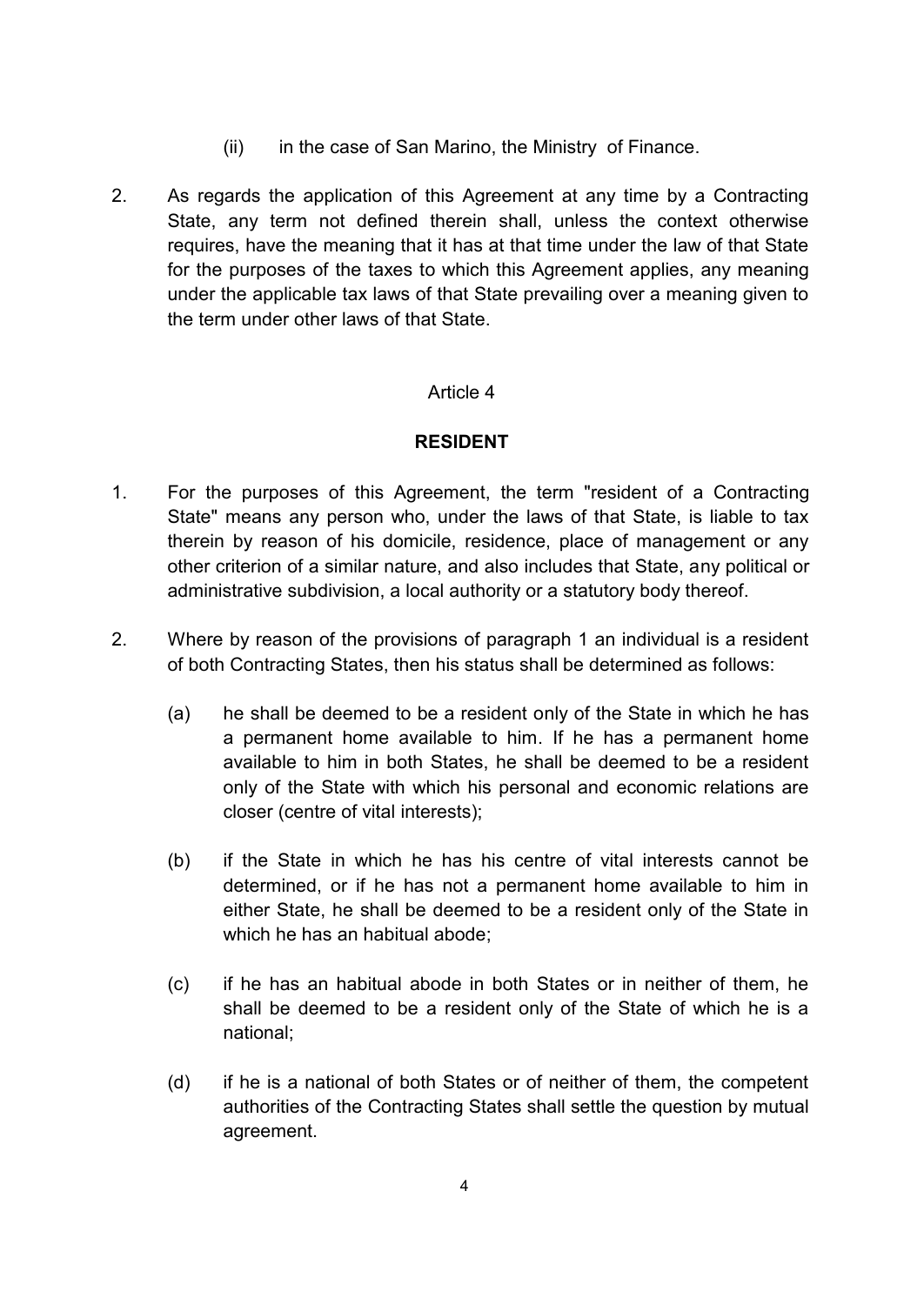3. Where by reason of the provisions of paragraph 1 a person other than an individual is a resident of both Contracting States, then the competent authorities of the Contracting States shall settle the question by mutual agreement.

#### Article 5

#### **PERMANENT ESTABLISHMENT**

- 1. For the purposes of this Agreement, the term "permanent establishment" means a fixed place of business through which the business of an enterprise is wholly or partly carried on.
- 2. The term "permanent establishment" includes especially:
	- (a) a place of management;
	- (b) a branch;
	- (c) an office;
	- (d) a factory;
	- (e) a workshop; and
	- (f) a mine, an oil or gas well, a quarry or any other place of extraction of natural resources.

3. A building site, a construction, installation or assembly project constitutes a permanent establishment only if it lasts more than 6 months.

4. An enterprise of a Contracting State shall be deemed to have a permanent establishment in the other Contracting State if it carries on supervisory activities in that other State for more than 6 months in connection with a building site or a construction, installation or assembly project which is being undertaken in that other State.

5. Notwithstanding the preceding provisions of this Article, the term "permanent establishment" shall be deemed not to include: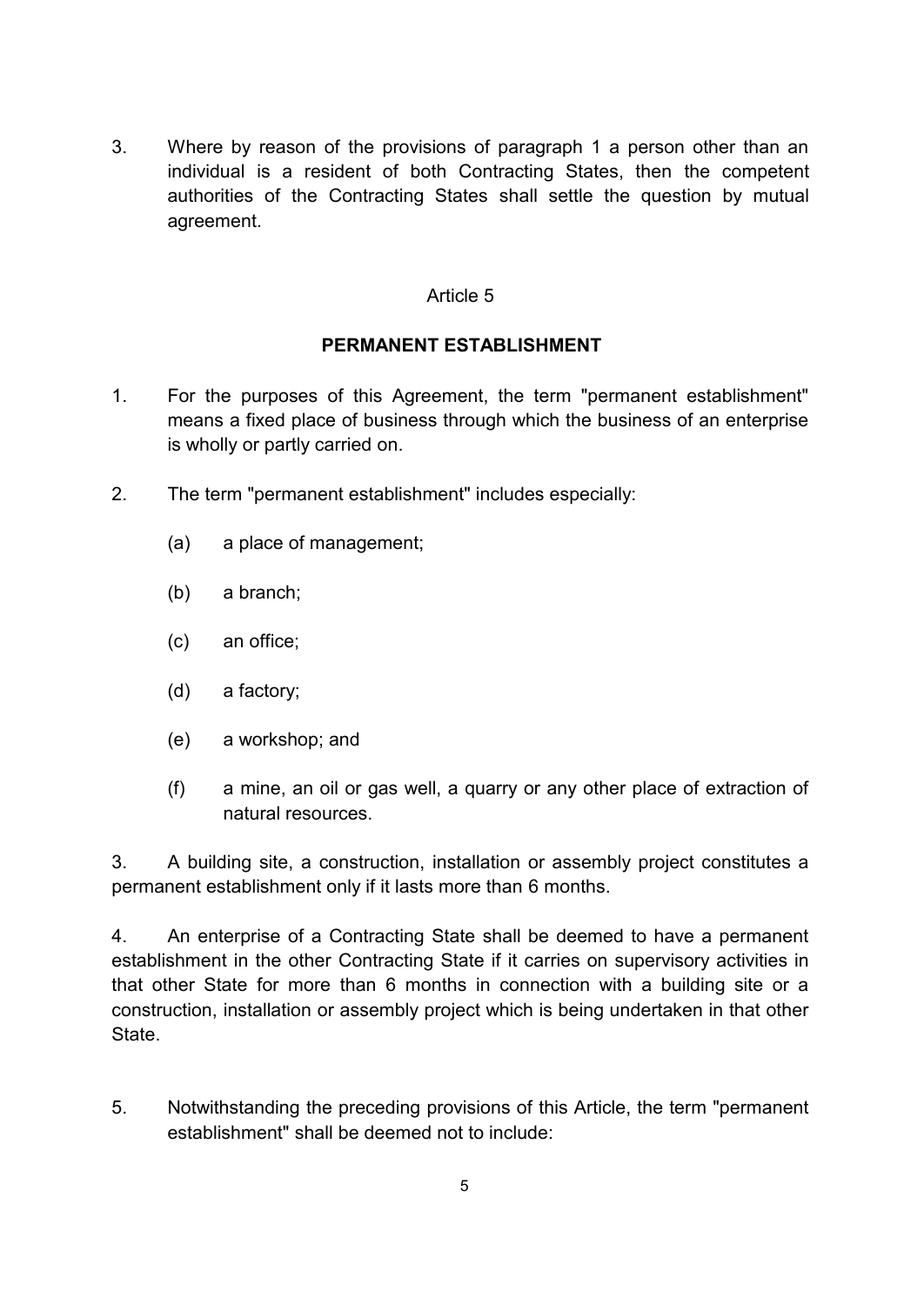- (a) the use of facilities solely for the purpose of storage, display or delivery of goods or merchandise belonging to the enterprise;
- (b) the maintenance of a stock of goods or merchandise belonging to the enterprise solely for the purpose of storage, display or delivery;
- (c) the maintenance of a stock of goods or merchandise belonging to the enterprise solely for the purpose of processing by another enterprise;
- (d) the maintenance of a fixed place of business solely for the purpose of purchasing goods or merchandise, or of collecting information, for the enterprise;
- (e) the maintenance of a fixed place of business solely for the purpose of carrying on, for the enterprise, any other activity of a preparatory or auxiliary character;
- (f) the maintenance of a fixed place of business solely for any combination of activities mentioned in subparagraphs (a) to (e), provided that the overall activity of the fixed place of business resulting from this combination is of a preparatory or auxiliary character.

6. Notwithstanding the provisions of paragraphs 1 and 2, where a person - other than an agent of an independent status to whom paragraph 7 applies - is acting in one of the States on behalf of an enterprise of the other State, that enterprise shall be deemed to have a permanent establishment in the first-mentioned State in respect of any activities which that person undertakes for the enterprise if the person:

- (a) has, and habitually exercises in the first-mentioned State an authority to conclude contracts in the name of the enterprise, unless the activities of such person are limited to those mentioned in paragraph 4 which, if exercised through a fixed place of business, would not make this fixed place of business a permanent establishment under the provisions of that paragraph; or
- (b) has no such authority, but habitually maintains in the first-mentioned State a stock of goods or merchandise belonging to the enterprise from which he regularly fills orders on behalf of the enterprise.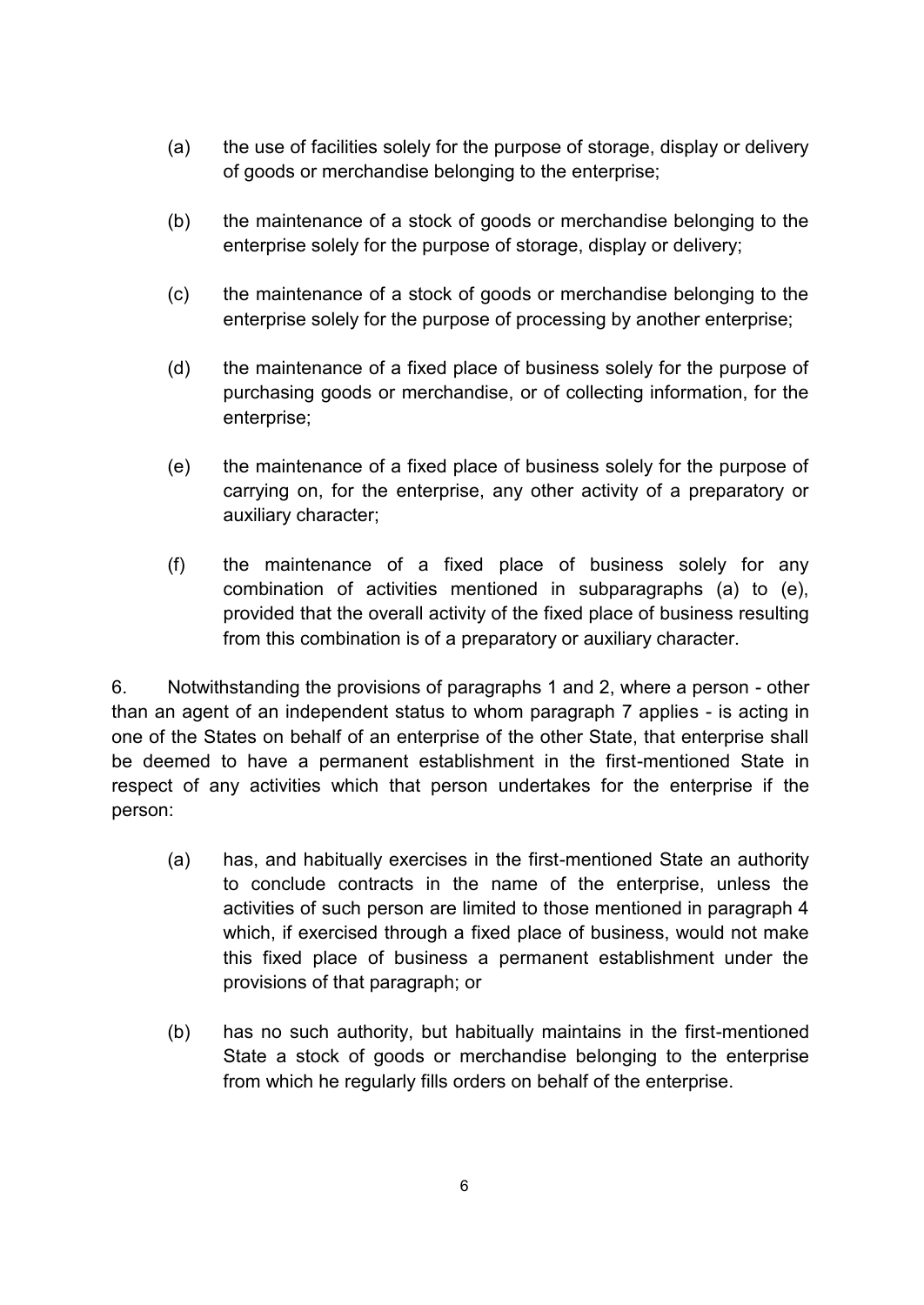7. An enterprise of a Contracting State shall not be deemed to have a permanent establishment in the other Contracting State merely because it carries on business in that State through a broker, general commission agent or any other agent of an independent status, provided that such persons are acting in the ordinary course of their business.

8. The fact that a company which is a resident of a Contracting State controls or is controlled by a company which is a resident of the other Contracting State, or which carries on business in that other State (whether through a permanent establishment or otherwise), shall not of itself constitute either company a permanent establishment of the other.

### Article 6

### **INCOME FROM IMMOVABLE PROPERTY**

1. Income derived by a resident of a Contracting State from immovable property (including income from agriculture or forestry) situated in the other Contracting State may be taxed in that other State.

2. The term "immovable property" shall have the meaning which it has under the law of the Contracting State in which the property in question is situated. The term shall in any case include property accessory to immovable property, livestock and equipment used in agriculture and forestry, rights to which the provisions of general law respecting landed property apply, usufruct of immovable property and rights to variable or fixed payments as consideration for the working of, or the right to work, mineral deposits, sources and other natural resources; ships, boat and aircraft shall not be regarded as immovable property.

3. The provisions of paragraph 1 shall apply to income derived from the direct use, letting, or use in any other form of immovable property.

4. The provisions of paragraphs 1 and 3 shall apply also to the income from immovable property of an enterprise and to income from immovable property used for the performance of independent personal services.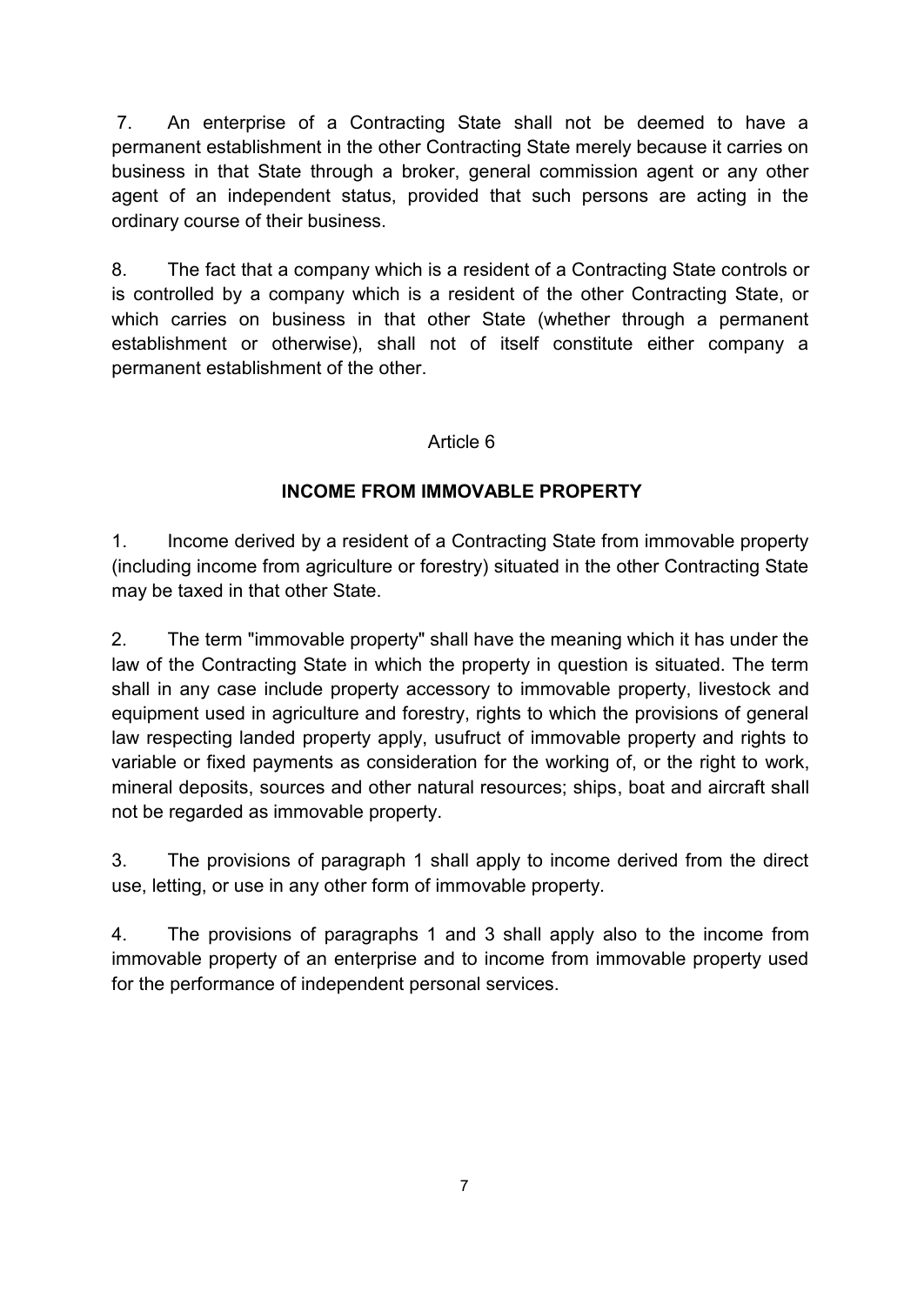### **BUSINESS PROFITS**

1. The profits of an enterprise of a Contracting State shall be taxable only in that State unless the enterprise carries on business in the other Contracting State through a permanent establishment situated therein. If the enterprise carries on business as aforesaid, the profits of the enterprise may be taxed in the other State but only so much thereof as is attributable to that permanent establishment.

2. Subject to the provisions of paragraph 3, where an enterprise of a Contracting State carries on business in the other Contracting State through a permanent establishment situated therein, there shall in each Contracting State be attributed to that permanent establishment the profits which it might be expected to make if it were a distinct and separate enterprise engaged in the same or similar activities under the same or similar conditions and dealing wholly independently with the enterprise of which it is a permanent establishment.

3. In determining the profits of a permanent establishment, there shall be allowed as deductions expenses which are incurred for the purposes of the permanent establishment, including executive and general administrative expenses so incurred, whether in the State in which the permanent establishment is situated or elsewhere.

4. If the information available to the competent authority is inadequate to determine the profits to be attributed to the permanent establishment of an enterprise, nothing in this Article shall affect the application of any law of that State relating to the determination of the tax liability of a person by the exercise of a discretion or the making of an estimate by the competent authority, provided that the law shall be applied, so far as the information available to the competent authority permits, in accordance with the principles of this Article.

5. No profits shall be attributed to a permanent establishment by reason of the mere purchase by that permanent establishment of goods or merchandise for the enterprise.

6. For the purposes of the preceding paragraphs, the profits to be attributed to the permanent establishment shall be determined by the same method year by year unless there is good and sufficient reason to the contrary.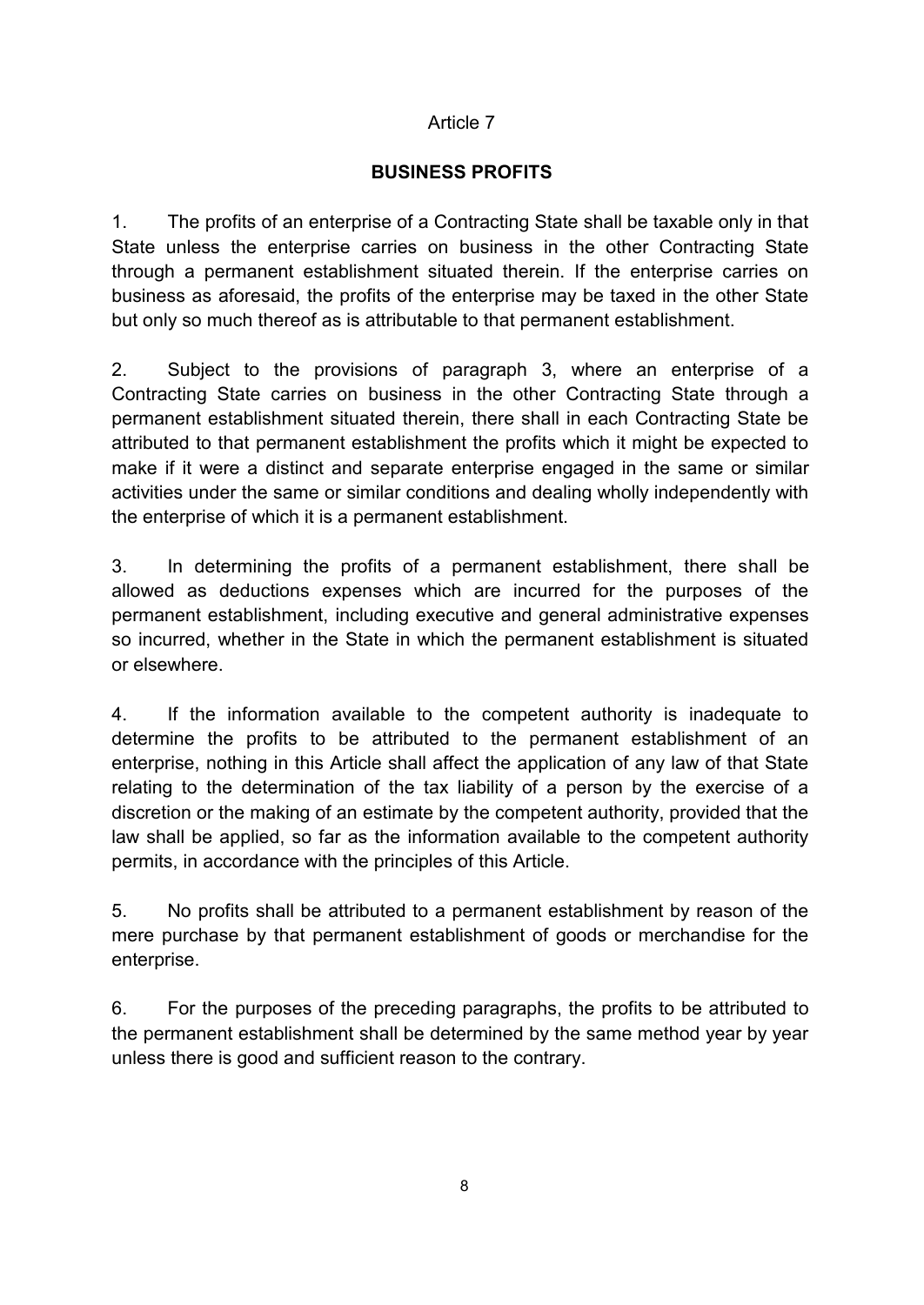7. Where profits include items of income which are dealt with separately in other Articles of this Agreement, then the provisions of those Articles shall not be affected by the provisions of this Article.

#### Article 8

#### **SHIPPING AND AIR TRANSPORT**

1. Profits of an enterprise of a Contracting State from the operation of ships or aircraft in international traffic shall be taxable only in that State.

2. Paragraph 1 shall also apply to the share of the profits from the operation of ships or aircraft derived by an enterprise of a Contracting State through participation in a pool, a joint business or an international operating agency.

#### Article 9

### **ASSOCIATED ENTERPRISES**

1. Where -

- (a) an enterprise of a Contracting State participates directly or indirectly in the management, control or capital of an enterprise of the other Contracting State, or
- (b) the same persons participate directly or indirectly in the management, control or capital of an enterprise of a Contracting State and an enterprise of the other Contracting State,

and in either case conditions are made or imposed between the two enterprises in their commercial or financial relations which differ from those which would be made between independent enterprises, then any profits which would, but for those conditions, have accrued to one of the enterprises, but, by reason of those conditions, have not so accrued, may be included in the profits of that enterprise and taxed accordingly.

2. Where a Contracting State includes in the profits of an enterprise of that State -- and taxes accordingly -- profits on which an enterprise of the other Contracting State has been charged to tax in that other State and the profits so included are profits which would have accrued to the enterprise of the first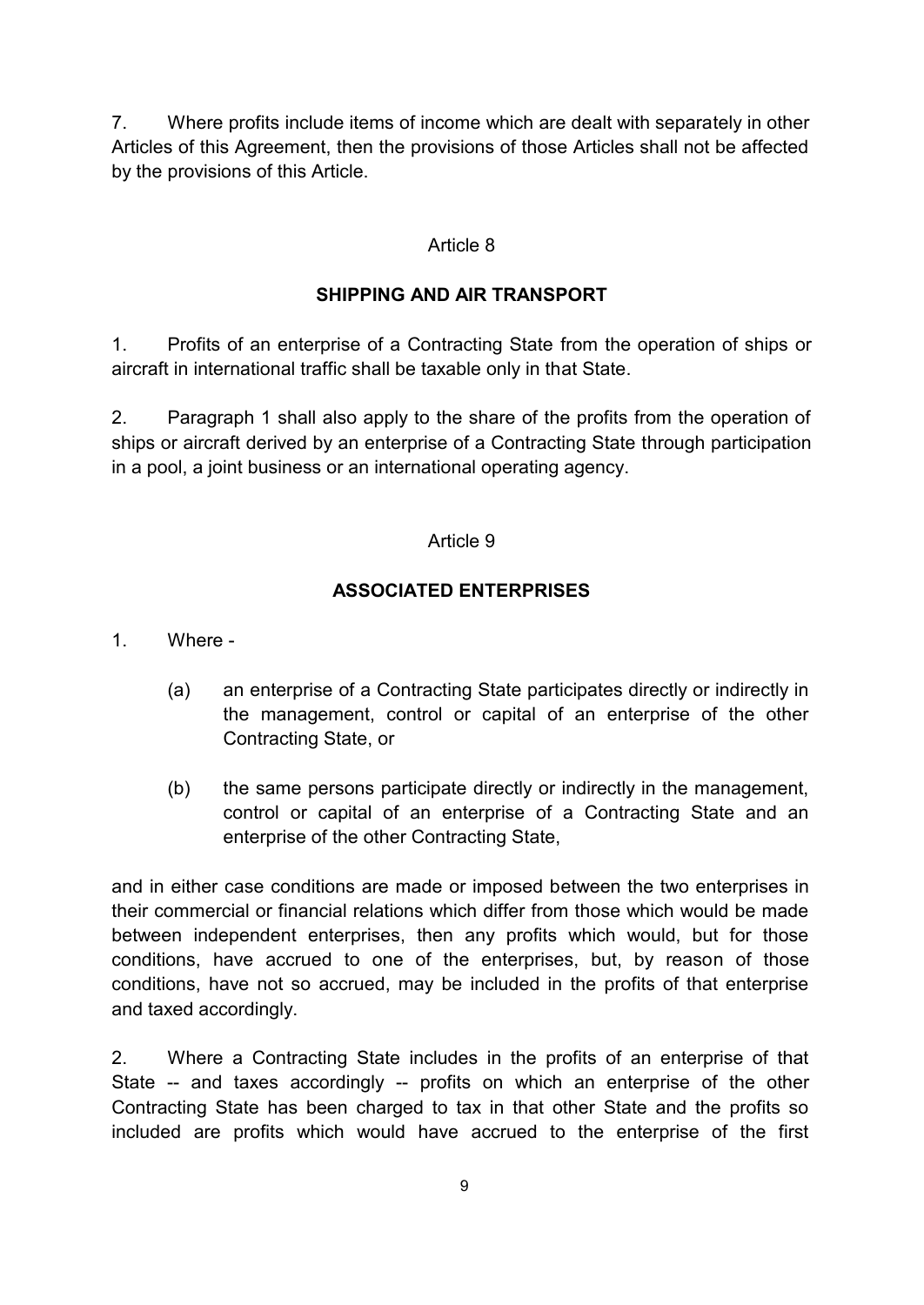mentioned State if the conditions made between the two enterprises had been those which would have been made between independent enterprises, then that other State shall make an appropriate adjustment to the amount of the tax charged therein on those profits where that other State considers the adjustment justified. In determining such adjustment, due regard shall be had to the other provisions of this Agreement and the competent authorities of the Contracting States shall if necessary consult each other.

#### Article 10

#### **DIVIDENDS**

1. Dividends paid by a company which is a resident of a Contracting State to a resident of the other Contracting State may be taxed in that other State.

2. However, such dividends may also be taxed in the Contracting State of which the company paying the dividends is a resident and according to the laws of that State, but if the beneficial owner of the dividends is a resident of the other Contracting State, the tax so charged shall not exceed:

- (a) 5 per cent of the gross amount of the dividends if the beneficial owner is a company (other than a partnership) which holds directly at least 10 per cent of the capital of the company paying the dividends;
- (b) 10 per cent of the gross amount of the dividends in all other cases.

This paragraph shall not affect the taxation of the company in respect of the profits out of which the dividends are paid.

3. The term "dividends" as used in this Article means income from shares, "jouissance" shares or "jouissance" rights, mining shares, founders' shares or other rights, not being debt-claims, participating in profits, as well as income from other corporate rights which is subjected to the same taxation treatment as income from shares by the laws of the State of which the company making the distributions is a resident.

4. The provisions of paragraphs 1 and 2 shall not apply if the beneficial owner of the dividends, being a resident of a Contracting State, carries on business in the other Contracting State, of which the company paying the dividends is a resident, through a permanent establishment situated therein, or performs in that other State independent personal services from a fixed base situated therein, and the holding in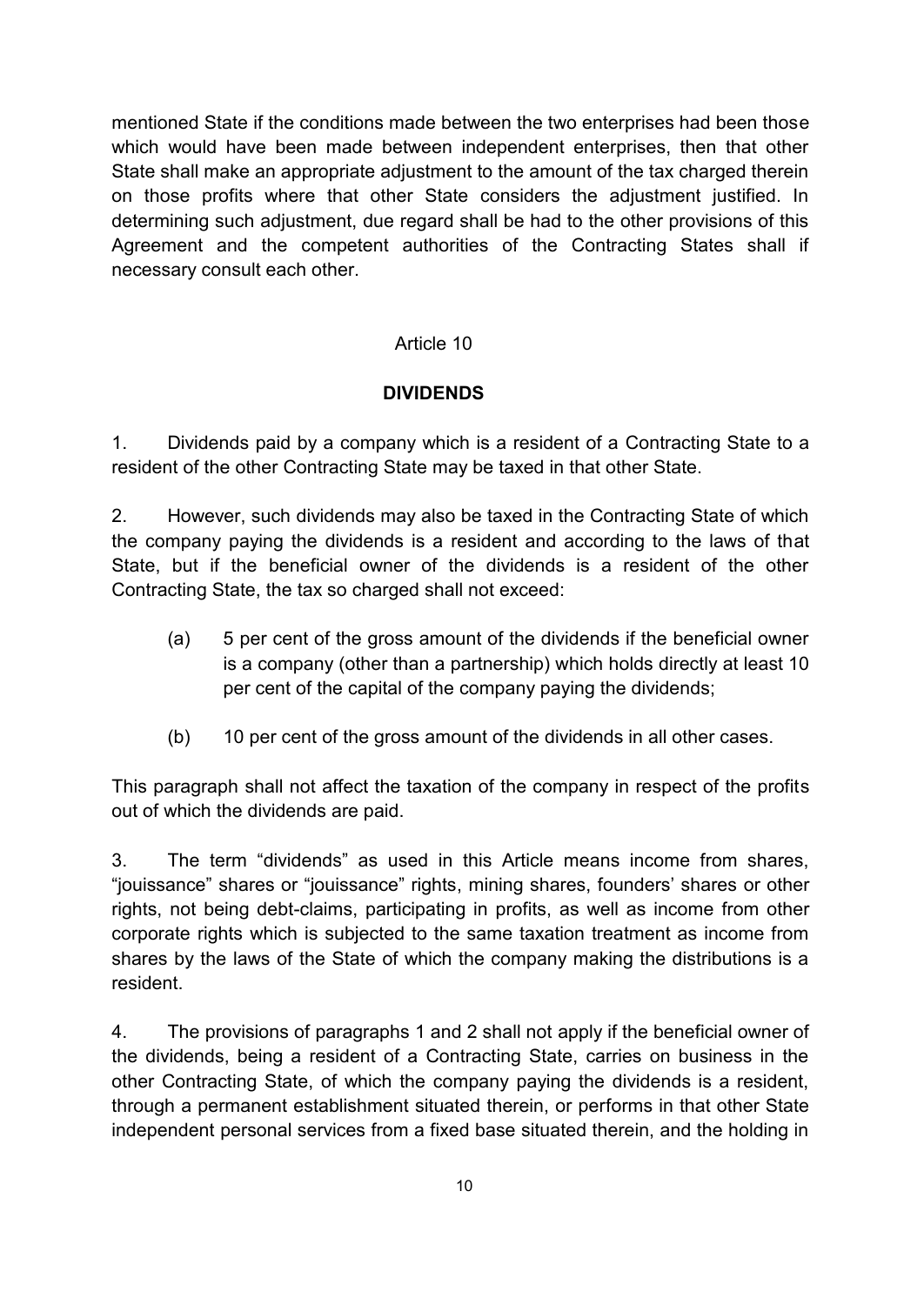respect of which the dividends are paid is effectively connected with such permanent establishment or fixed base. In such case the provisions of Article 7 or Article 15, as the case may be, shall apply.

5. Where a company which is a resident of a Contracting State derives profits or income from the other Contracting State, that other State may not impose any tax on the dividends paid by the company, except insofar as such dividends are paid to a resident of that other State or insofar as the holding in respect of which the dividends are paid is effectively connected with a permanent establishment or a fixed base situated in that other State, nor subject the company's undistributed profits to a tax on the company's undistributed profits, even if the dividends paid or the undistributed profits consist wholly or partly of profits or income arising in such other State.

### Article 11

### **INTEREST**

1. Interest arising in a Contracting State and paid to a resident of the other Contracting State may be taxed in that other State.

2. However, such interest may also be taxed in the Contracting State in which it arises, and according to the laws of that State, but if the beneficial owner of the interest is a resident of the other Contracting State, the tax so charged shall not exceed 10 per cent of the gross amount of the interest.

3. Notwithstanding the provisions of paragraph 2, the Government of a Contracting State shall be exempt from tax in the other Contracting State in respect of interest derived by the Government from that other State.

4. For the purposes of paragraph 3, the term "Government":

- (a) in the case of Malaysia means the Government of Malaysia and shall include:
	- (i) the governments of the states;
	- (ii) the local authorities;
	- (iii) the statutory bodies;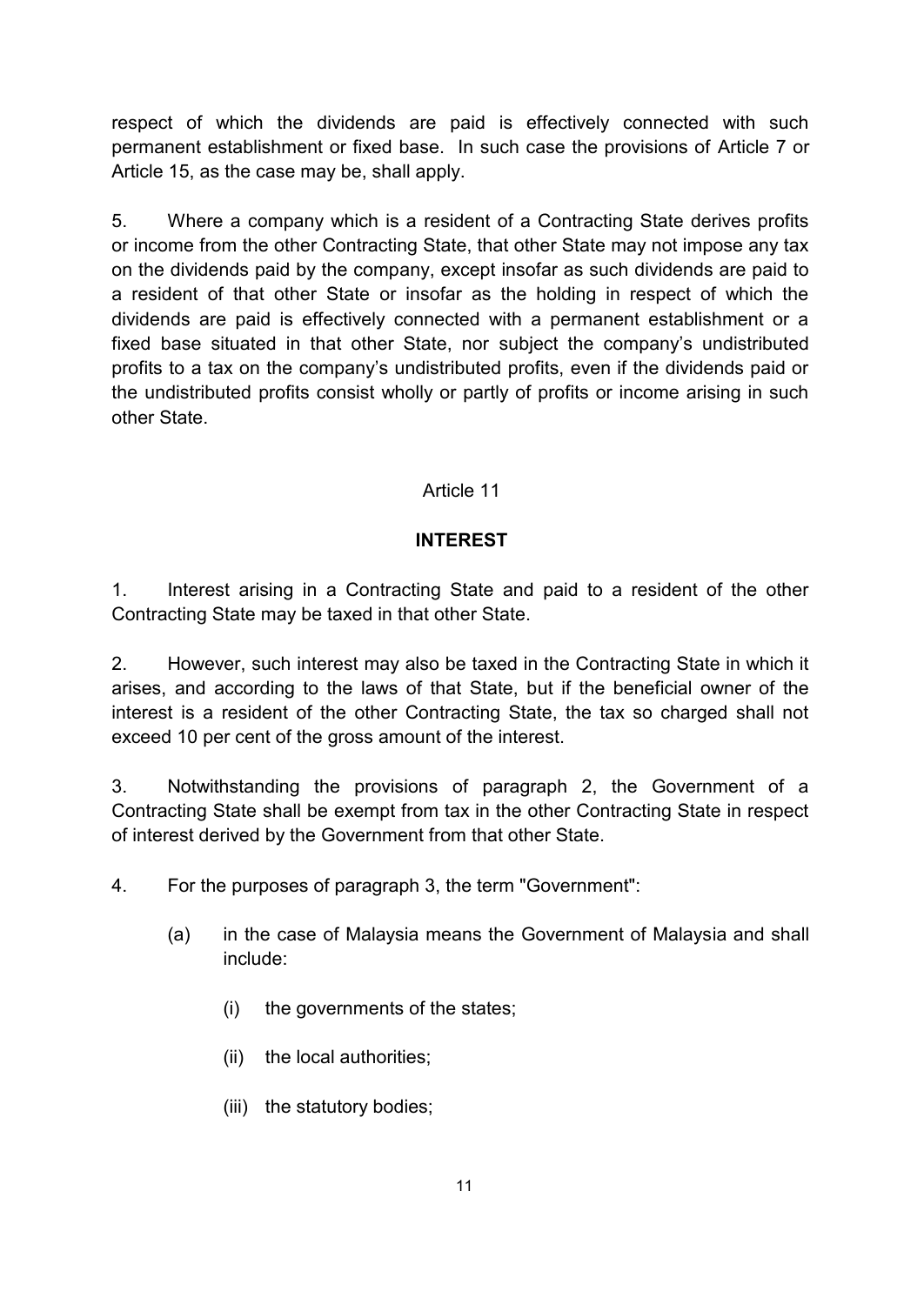- (iv) the Bank Negara Malaysia; and
- (v) the Export-Import Bank of Malaysia Berhad (EXIM Bank);
- (b) in the case of San Marino means the Government of the Republic of San Marino and shall include:
	- (i) the governments of the states;
	- (ii) the local authorities;
	- (iii) the statutory bodies; and
	- (iv) the Central Bank of San Marino.

5. The term "interest" as used in this Article means income from debt-claims of every kind, whether or not secured by mortgage and whether or not carrying a right to participate in the debtor's profits, and in particular, income from government securities and income from bonds or debentures, including premiums and prizes attaching to such securities, bonds or debentures. Penalty charges for late payment shall not be regarded as interest for the purpose of this Article.

6. The provisions of paragraphs 1 and 2 shall not apply if the beneficial owner of the interest, being a resident of a Contracting State, carries on business in the other Contracting State in which the interest arises, through a permanent establishment situated therein, or performs in that other State independent personal services from a fixed base situated therein, and the debt-claim in respect of which the interest is paid is effectively connected with such permanent establishment or a fixed base. In such case the provisions of Article 7 or Article 15, as the case may be, shall apply.

7. Interest shall be deemed to arise in a Contracting State when the payer is a resident of that State. Where, however, the person paying the interest, whether he is a resident of a Contracting State or not, has in a Contracting State a permanent establishment or a fixed base in connection with which the indebtedness on which the interest is paid was incurred, and such interest is borne by such permanent establishment or fixed base, then such interest shall be deemed to arise in the State in which the permanent establishment or fixed base is situated.

8. Where, by reason of a special relationship between the payer and the beneficial owner or between both of them and some other person, the amount of the interest, having regard to the debt-claim for which it is paid, exceeds the amount which would have been agreed upon by the payer and the beneficial owner in the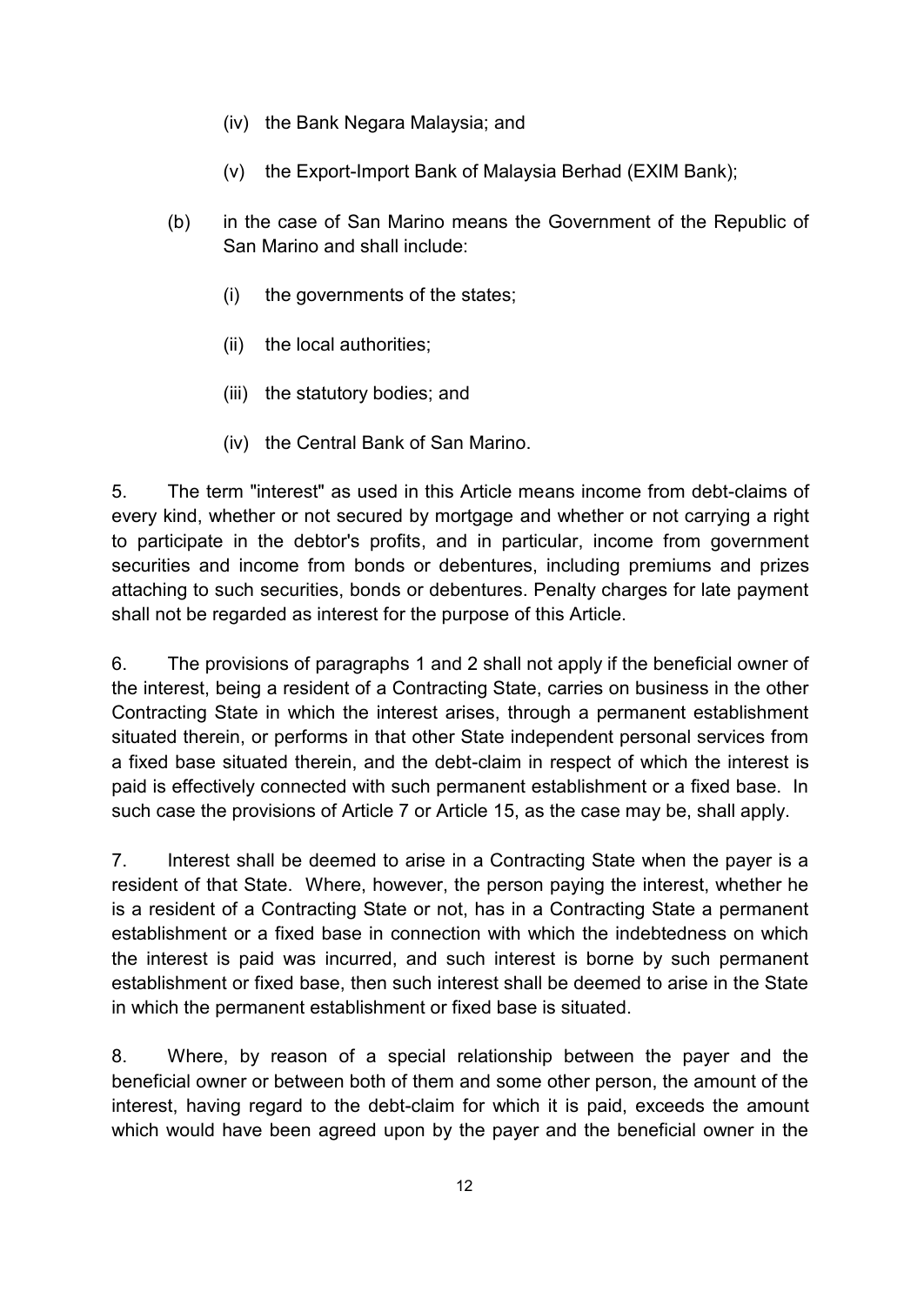absence of such relationship, the provisions of this Article shall apply only to the last-mentioned amount. In such case, the excess part of the payments shall remain taxable according to the laws of each Contracting State, due regard being had to the other provisions of this Agreement.

### Article 12

### **ROYALTIES**

1. Royalties arising in a Contracting State and paid to a resident of the other Contracting State may be taxed in that other State.

2. However, such royalties may also be taxed in the Contracting State in which they arise, and according to the laws of that State, but if the beneficial owner of the royalties is a resident of the other Contracting State, the tax so charged shall not exceed 10 per cent of the gross amount of the royalties.

3. The term "royalties" as used in this Article means payments of any kind received as a consideration for the use of, or the right to use, any copyright of literary, artistic or scientific work including software, cinematograph films, and recordings, films or tapes for radio or television broadcasting, any patent, trade mark, design or model, plan, secret formula or process, or for the use of, or the right to use, industrial, commercial or scientific equipment, or for information (know-how) concerning industrial, commercial or scientific experience.

4. The provisions of paragraphs 1 and 2 shall not apply if the beneficial owner of the royalties being a resident of a Contracting State, carries on business in the other Contracting State in which the royalties arise, through a permanent establishment situated therein, or performs in that other State independent personal services from a fixed base situated therein, and the right or property in respect of which the royalties are paid is effectively connected with such permanent establishment or fixed base. In such case the provisions of Articles 7 or Article 15, as the case may be, shall apply.

5. Royalties shall be deemed to arise in a Contracting State when the payer is a resident of that State. Where, however, the person paying such royalties, whether he is a resident of a Contracting State or not, has in a Contracting State a permanent establishment or a fixed base in connection with which the obligation to pay the royalties was incurred, and such royalties are borne by such permanent establishment or fixed base, then such royalties shall be deemed to arise in the State in which the permanent establishment or fixed base is situated.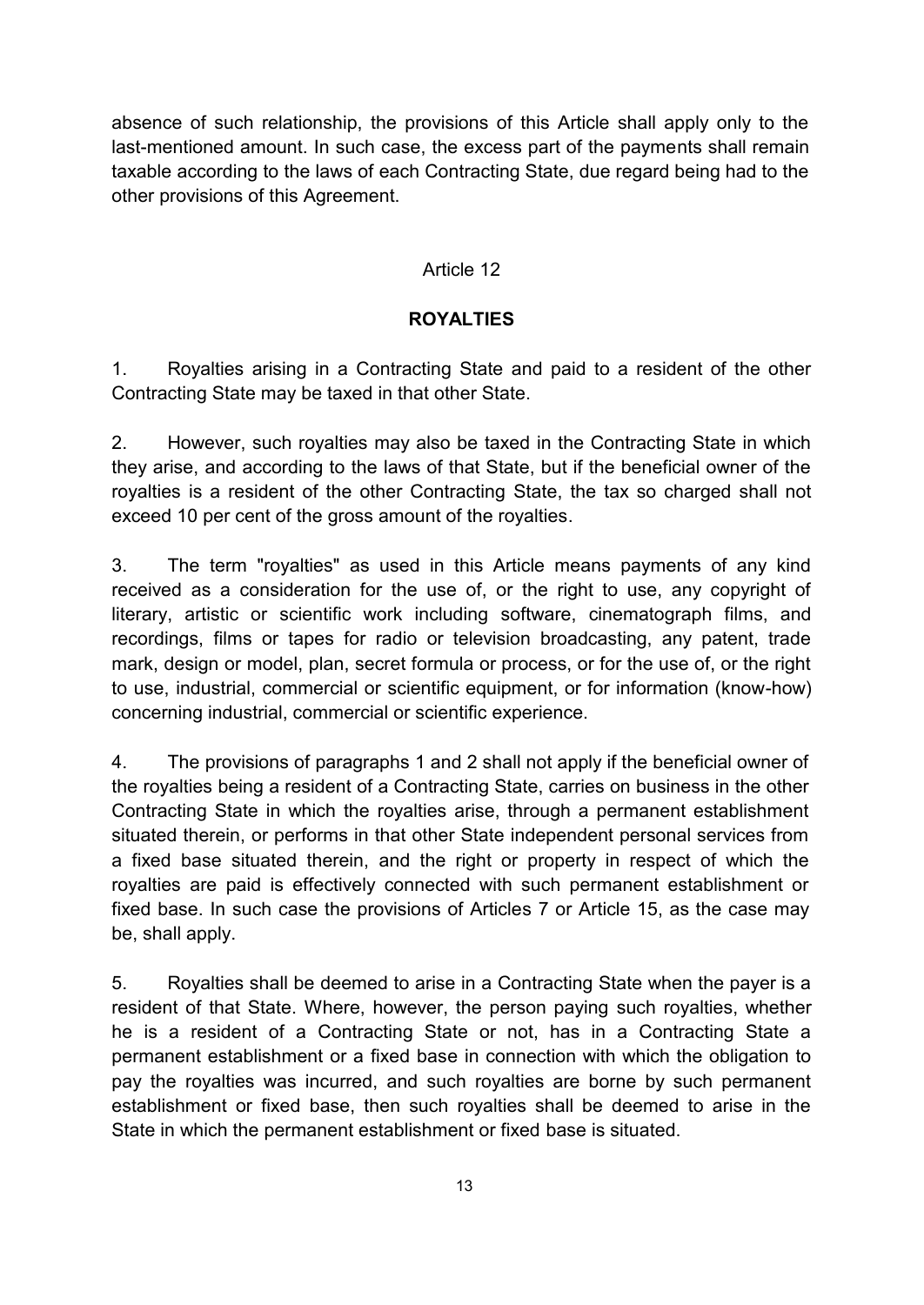6. Where, by reason of a special relationship between the payer and the beneficial owner or between both of them and some other person, the amount of the royalties, having regard to the use, right or information for which they are paid, exceeds the amount which would have been agreed upon by the payer and the beneficial owner in the absence of such relationship, the provisions of this Article shall apply only to the last-mentioned amount. In such case, the excess part of the payments shall remain taxable according to the laws of each Contracting State, due regard being had to the other provisions of this Agreement.

#### Article 13

### **CAPITAL GAINS**

1. Gains derived by a resident of a Contracting State from the alienation of immovable property referred to in Article 6 and situated in the other Contracting State may be taxed in that other State.

2. Gains from the alienation of movable property forming part of the business property of a permanent establishment which an enterprise of a Contracting State has in the other Contracting State or of movable property pertaining to a fixed base available to a resident of a Contracting State in the other Contracting State for the purpose of performing independent personal services, including such gains from the alienation of such a permanent establishment (alone or with the whole enterprise) or of such a fixed base, may be taxed in that other State.

3. Gains from the alienation of ships or aircraft operated in international traffic or movable property pertaining to the operation of such ships or aircraft, shall be taxable only in the Contracting State of which the alienator is a resident.

4. Gains from the alienation of any property other than that referred to in paragraphs 1, 2 and 3, shall be taxable only in the Contracting State of which the alienator is a resident.

#### Article 14

#### **FEES FOR TECHNICAL SERVICES**

1. Fees for technical services arising in a Contracting State and paid to a resident of the other Contracting State may be taxed in that other State.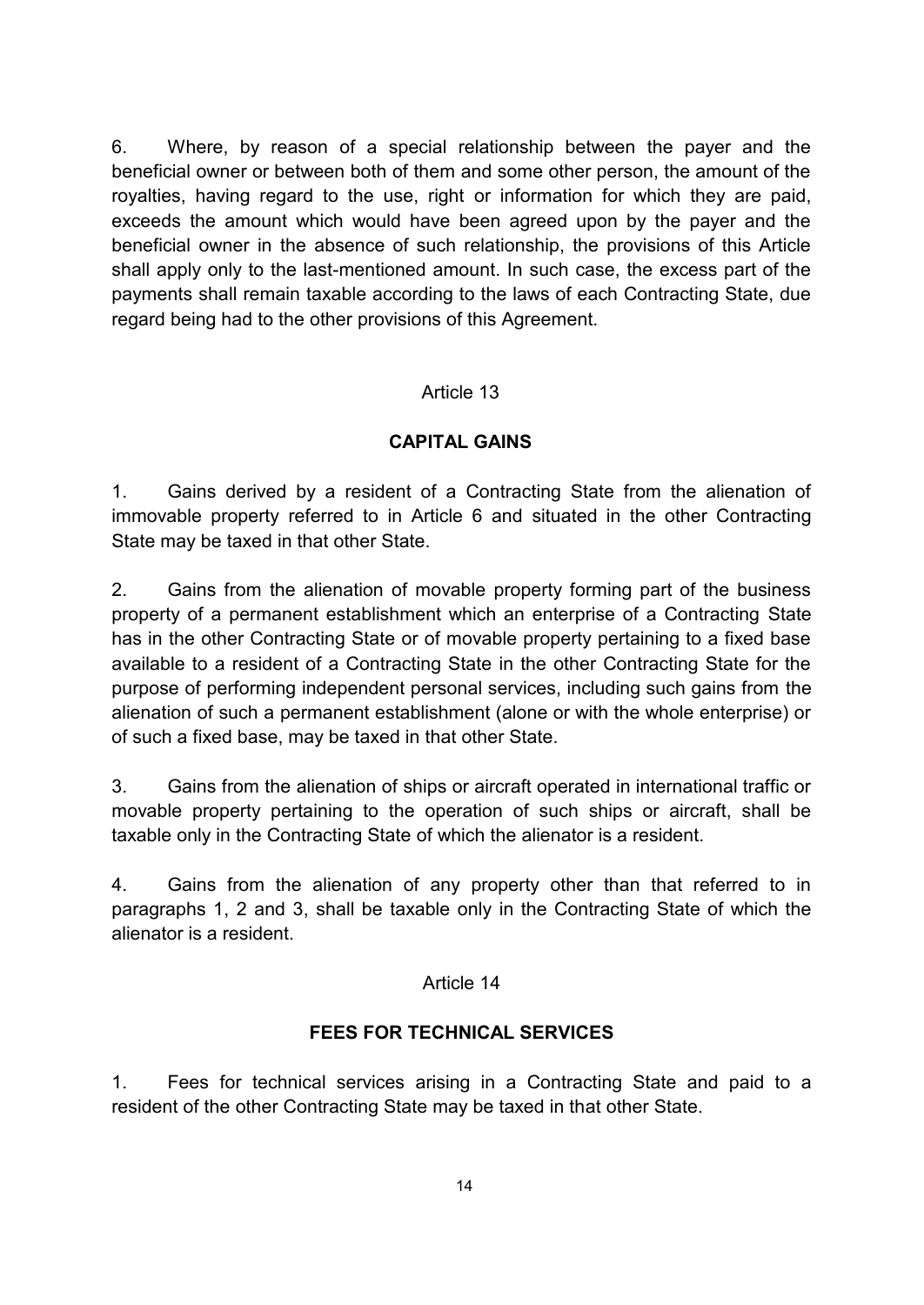- 2. However, such fees for technical services may also be taxed in the Contracting State in which they arise and according to the laws of that State, but where the beneficial owner of the fees for technical services is a resident of the other Contracting State the tax so charged shall not exceed 10 percent of the gross amount of the fees for technical services.
- 3. The term "fees for technical services" as used in this Article means payments of any kind to any person, other than to an employee of the person making the payments, in consideration for any services of a technical, managerial or consultancy nature.
- 4. The provisions of paragraphs 1 and 2 of this Article shall not apply if the beneficial owner of the fees for technical services, being a resident of a Contracting State, carries on business in the other Contracting State in which the fees for technical services arise through a permanent establishment situated therein, or performs in that other State independent personnel services from a fixed base situated therein, and the fees for technical services are effectively connected with such permanent establishment or fixed base. In such a case the provisions of Article 7 or Article 15, as the case may be, shall apply.
- 5. Fees for technical services shall be deemed to arise in a Contracting State when the payer is a resident of that State. Where, however, the person paying the fees for technical services, whether he is a resident of a Contracting State or not, has in a Contracting State a permanent establishment or a fixed base in connection with which the obligation to pay the fees for technical services was incurred, and such fees for technical services are borne by such permanent establishment or fixed base, then such fees for technical services shall be deemed to arise in the Contracting State in which the permanent establishment or fixed base is situated.
- 6. Where, by reason of a special relationship between the payer and the beneficial owner or between both of them and some other person, the amount of the fees for technical services paid exceeds, for whatever reason, the amount which would have been agreed upon by the payer and the beneficial owner in the absence of such relationship, the provisions of this Article shall apply to the last-mentioned amount. In such case, the excess part of the payments shall remain taxable according to the laws of each Contracting State, due regard being had to the other provisions of this Agreement.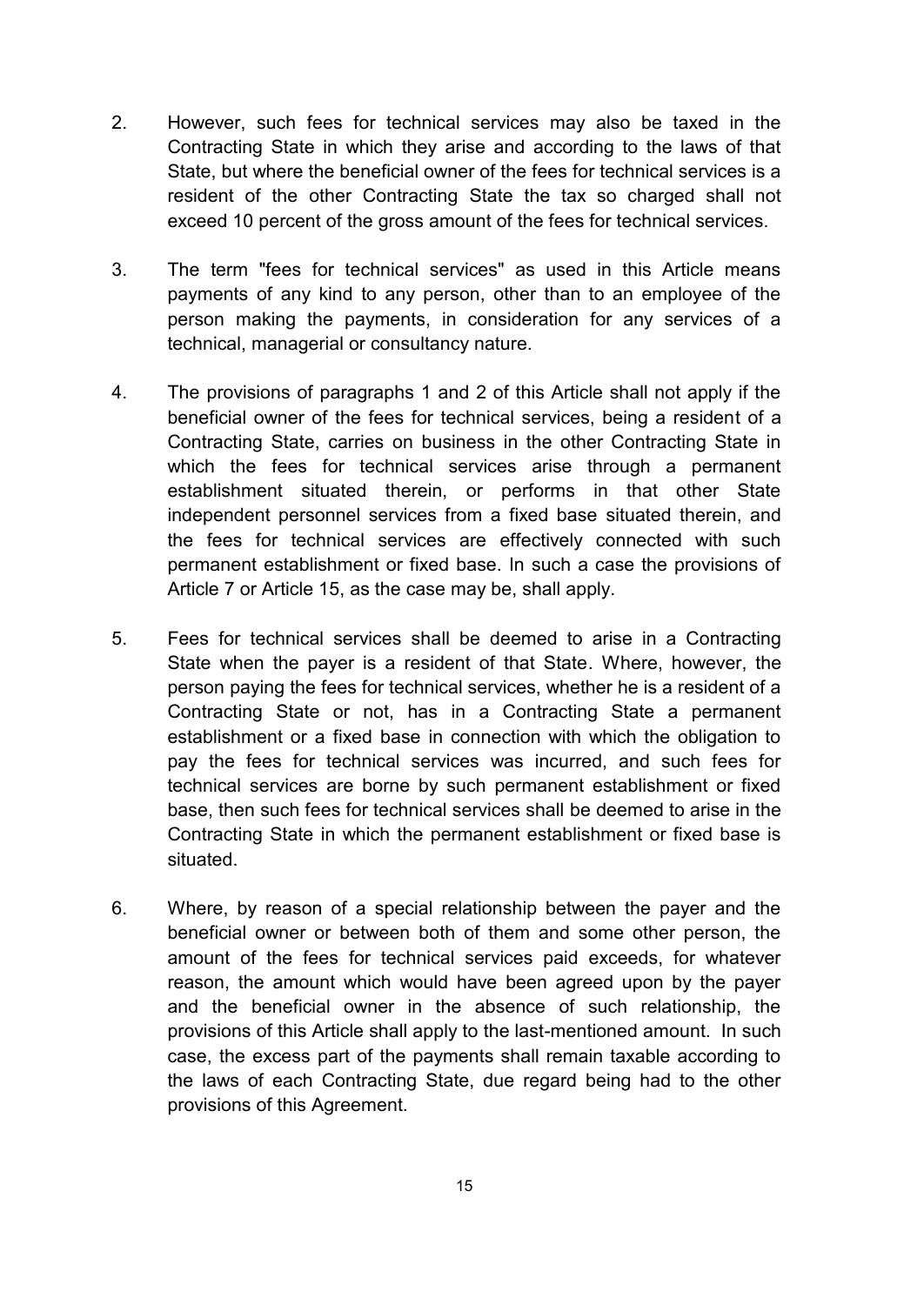#### **INDEPENDENT PERSONAL SERVICES**

1. Subject to the provisions of Article 14, income derived by a resident of a Contracting State in respect of professional services or other activities of an independent character shall be taxable only in that State unless he has a fixed base regularly available to him in the other Contracting State for the purpose of performing his activities. If he has such a fixed base, the income may be taxed in the other State but only so much of it as is attributable to that fixed base.

2. The term "professional services" includes especially independent scientific, literary, artistic, educational or teaching activities as well as the independent activities of physicians, lawyers, engineers, architects, dentists and accountants.

#### Article 16

### **DEPENDENT PERSONAL SERVICES**

1. Subject to the provisions of Articles 17, 19 and 20, salaries, wages and other similar remuneration derived by a resident of a Contracting State in respect of an employment shall be taxable only in that State unless the employment is exercised in the other Contracting State. If the employment is so exercised, such remuneration as is derived therefrom may be taxed in that other State.

2. Notwithstanding the provisions of paragraph 1, remuneration derived by a resident of a Contracting State in respect of an employment exercised in the other Contracting State shall be taxable only in the first-mentioned State if:

- (a) the recipient is present in the other State for a period or periods not exceeding in the aggregate 183 days in any twelve month period commencing or ending in the fiscal year concerned; and
- (b) the remuneration is paid by, or on behalf of, an employer who is not a resident of the other State; and
- (c) the remuneration is not borne by a permanent establishment or a fixed base which the employer has in the other State.

3. Notwithstanding the preceding provisions of this Article, remuneration in respect of an employment exercised aboard a ship or aircraft operated in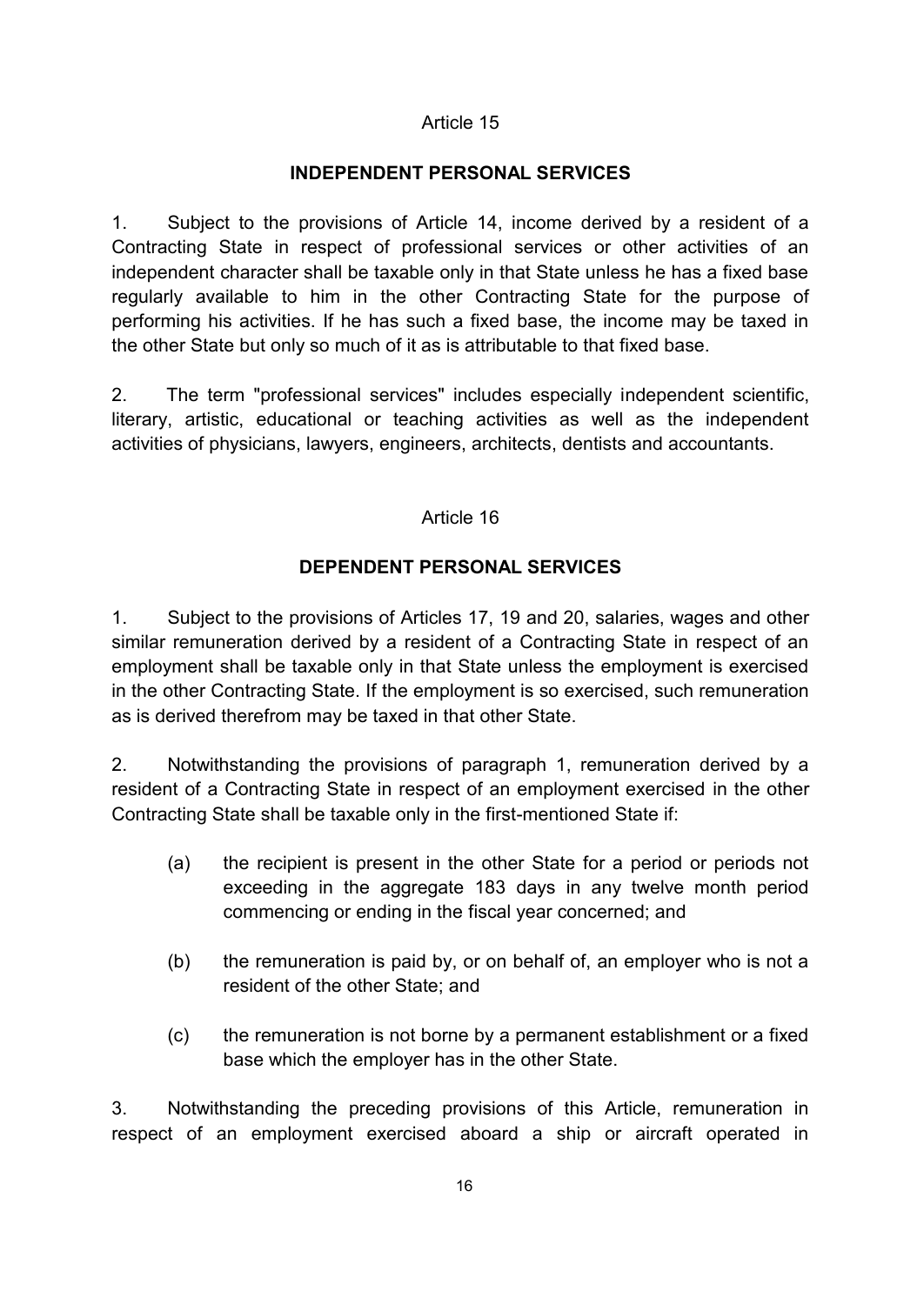international traffic by an enterprise of a Contracting State may be taxed in that **State** 

### Article 17

#### **DIRECTORS' FEES**

Directors' fees and other similar payments derived by a resident of a Contracting State in his capacity as a member of the board of directors or board of auditors of a company which is a resident of the other Contracting State, may be taxed in that other State.

#### Article 18

#### **ARTISTES AND SPORTSMEN**

1. Notwithstanding the provisions of Articles 15 and 16 income derived by a resident of a Contracting State as an entertainer, such as a theatre, motion picture, radio or television artiste, or a musician, or as a sportsman, from his personal activities as such exercised in the other Contracting State, may be taxed in that other State.

2. Where income in respect of personal activities exercised by an entertainer or a sportsman in his capacity as such accrues not to the entertainer or sportsman himself but to another person, that income may, notwithstanding the provisions of Articles 7, 15 and 16, be taxed in the Contracting State in which the activities of the entertainer or sportsman are exercised.

3. The provisions of paragraphs 1 and 2 shall not apply to remuneration or profits derived from activities exercised in a Contracting State if the visit to that State is wholly or mainly supported by public funds of the other Contracting State, a political subdivision, a local authority or a statutory body thereof. In such a case, the remuneration or profits is taxable only in the Contracting State in which the artiste or the sportsman is a resident.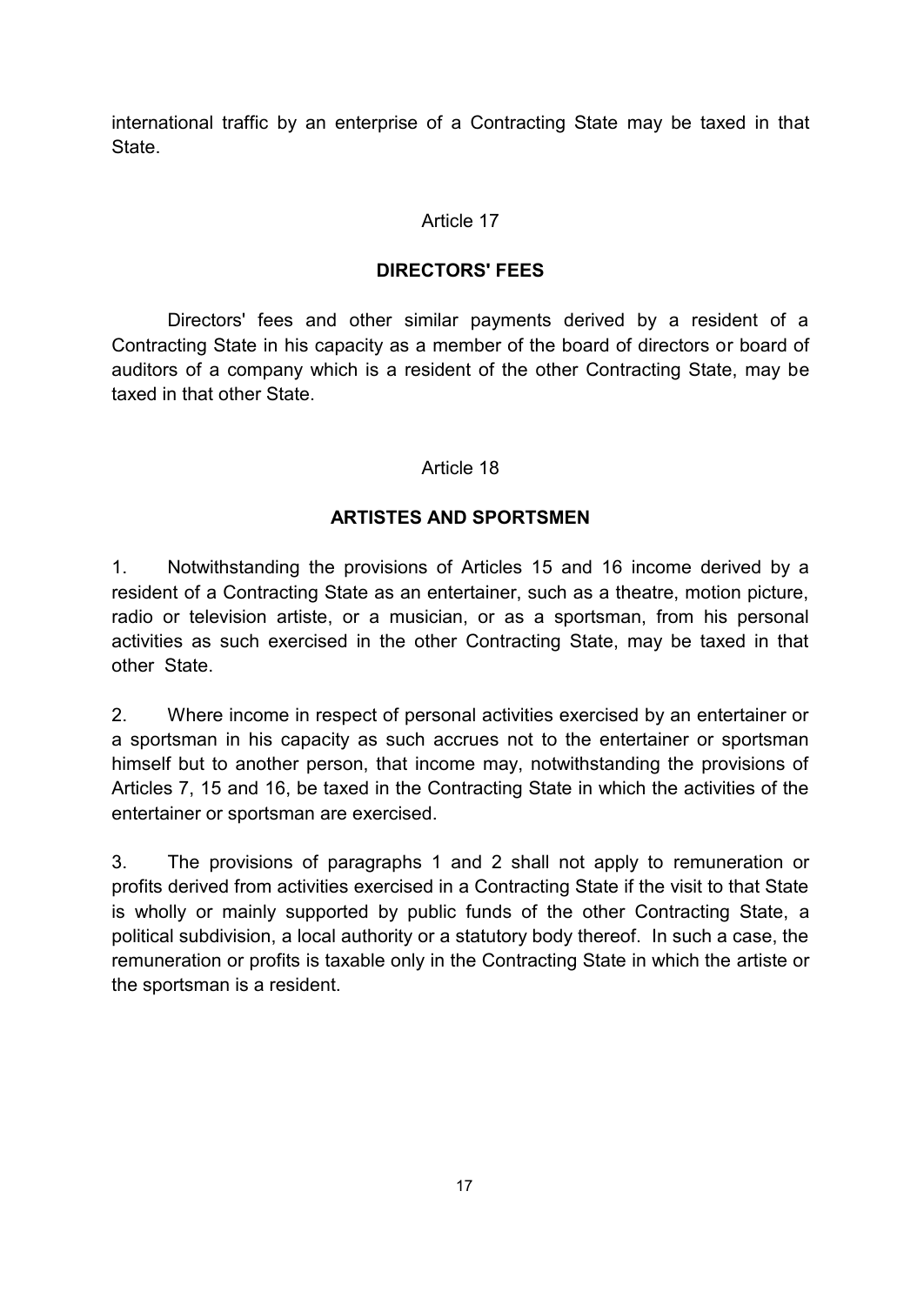### **PENSIONS AND ANNUITIES**

1. Subject to the provisions of paragraph 2 of Article 20, pension and other similar remuneration and annuities paid to a resident of a Contracting State in consideration of past employment shall be taxable only in that State.

2. The term "annuity" means a stated sum payable periodically at stated times during life or during a specified or ascertainable period of time under an obligation to make the payments in return for adequate and full consideration in money or money's worth.

3. Notwithstanding the provisions in paragraph 1 of this Article, pensions and other similar remuneration paid by a Contracting State under provisions of the social security legislation shall be taxable solely in that State.

#### Article 20

### **GOVERNMENT SERVICE**

- 1. (a) Salaries, wages and other similar remuneration, other than a pension, paid by a Contracting State or a political or administrative subdivision or a local authority or a statutory body thereof to an individual in respect of services rendered to that State or political or administrative subdivision or local authority or statutory body thereof shall be taxable only in that State.
	- (b) However, such salaries, wages and other similar remuneration shall be taxable only in the other Contracting State if the services are rendered in that State and the individual is a resident of that State who:
		- (i) is a national of that State; or
		- (ii) did not become a resident of that State solely for the purpose of rendering the services.
- 2. (a) Any pension paid by, or out of funds created by, a Contracting State, or a political or administrative subdivision or a local authority or a statutory body thereof to any individual in respect of services rendered to that State or political subdivision or local authority or statutory body shall be taxable only in that State.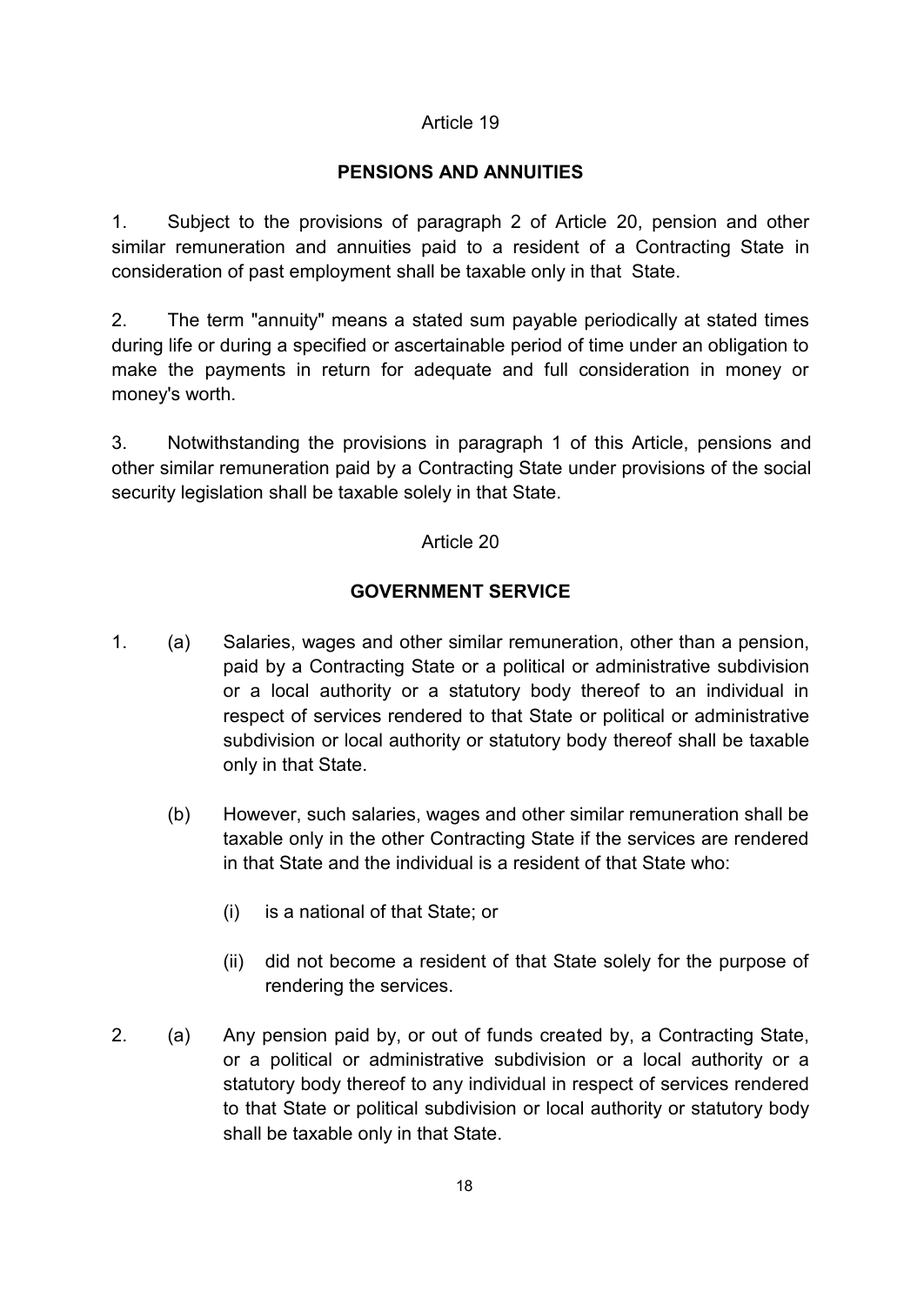(b) However, such pension shall be taxable only in the other Contracting State if the individual is a resident of, and a national of, that State.

3. The provisions of Articles 16, 17, 18 and 19 shall apply to salaries, wages and other similar remuneration or pensions in respect of services rendered in connection with any business carried on by a Contracting State or a political or administrative subdivision or a local authority or a statutory body thereof.

#### Article 21

#### **PROFESSORS, TEACHERS AND RESEARCHERS**

A professor, teacher or researcher who makes a temporary visit to a Contracting State for a period not exceeding 2 years for the purpose of teaching or conducting research at a university, college, school, or other similar educational institution, and who is, or immediately before such visit was, a resident of the other Contracting State shall be exempt from tax in the first-mentioned Contracting State in respect of remuneration from such teaching or research.

#### Article 22

#### **STUDENTS AND TRAINEES**

An individual who is a resident of a Contracting State immediately before making a visit to the other Contracting State and is temporarily present in the other State solely:

- (a) as a student at a recognised university, college, school or other similar recognised educational institution in that other State;
- (b) as a business or technical apprentice; or
- (c) as a recipient of a grant, allowance or award for the primary purpose of study, research or training from the Government of either State or from a scientific, educational, religious or charitable organisation or under a technical assistance programme entered into by the Government of either State,

shall be exempt from tax in that other State on: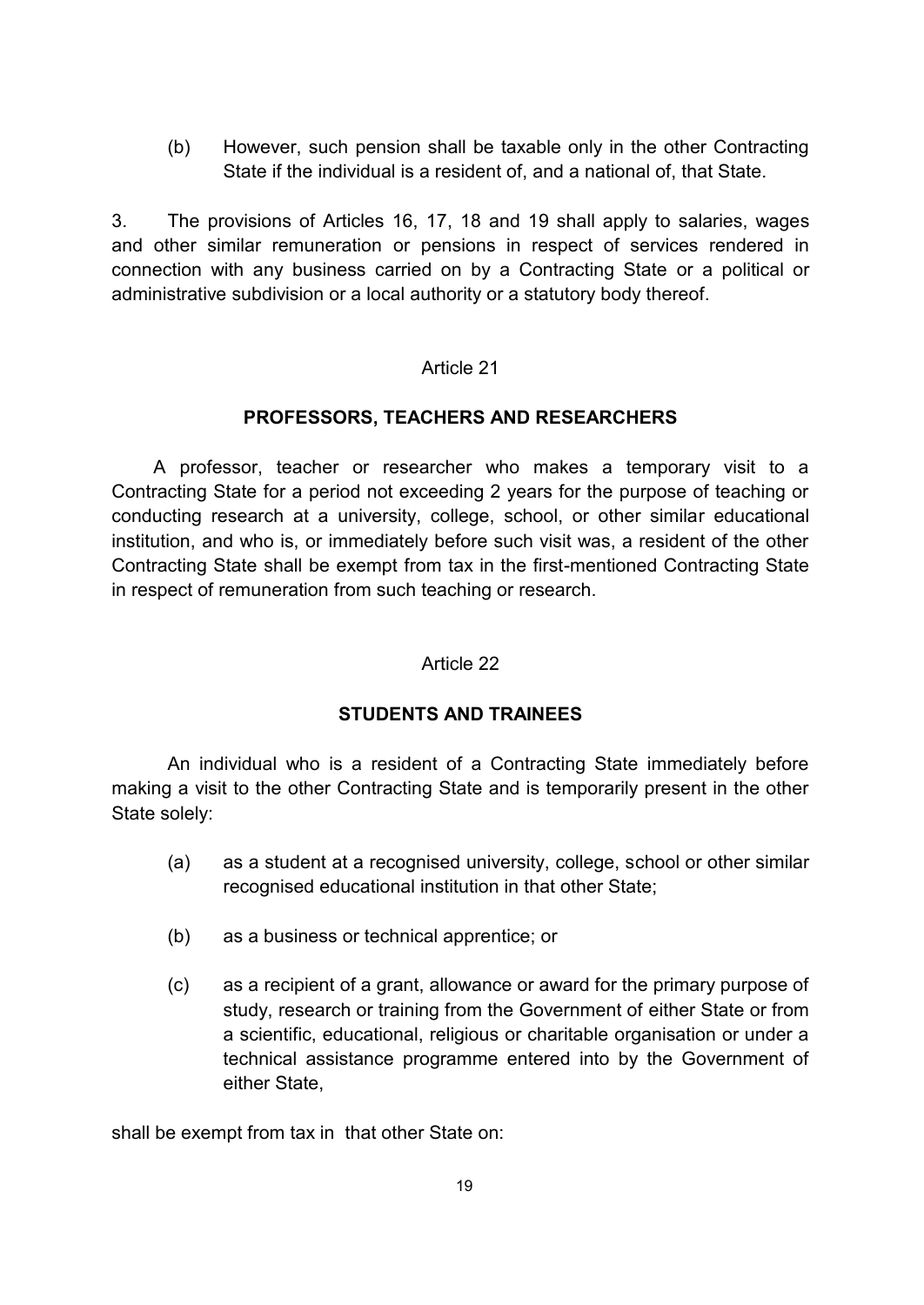- (i) all remittances from abroad for the purposes of his maintenance, education, study, research or training; and
- (ii) the amount of such grant, allowance or award.

### **OTHER INCOME**

1. Items of income of a resident of a Contracting State, wherever arising, not dealt with in the foregoing Articles of this Agreement shall be taxable only in that State.

2. The provisions of paragraph 1 shall not apply to income, other than income from immovable property as defined in paragraph 2 of Article 6, if the recipient of such income, being a resident of a Contracting State, carries on business in the other Contracting State through a permanent establishment situated therein, or performs in that other State independent personal services from a fixed base situated therein, and the right or property in respect of which the income is paid is effectively connected with such permanent establishment or fixed base. In such case the provisions of Article 7 or Article 15, as the case may be, shall apply.

3. Notwithstanding the provisions of paragraphs 1 and 2, items of income of a resident of a Contracting State not dealt with in the foregoing Articles of this Agreement and arising in the other Contracting State may also be taxed in that other State.

### Article 24

### **ELIMINATION OF DOUBLE TAXATION**

1. Subject to the laws of Malaysia regarding the allowance as a credit against Malaysian tax of tax payable in any country other than Malaysia, the San Marino tax payable under the laws of San Marino and in accordance with this Agreement by a resident of Malaysia in respect of income derived from San Marino shall be allowed as a credit against Malaysian tax payable in respect of that income. Where such income is a dividend paid by a company which is a resident of San Marino to a company which is a resident of Malaysia and which owns not less than 10 per cent of the voting shares of the company paying the dividend, the credit shall take into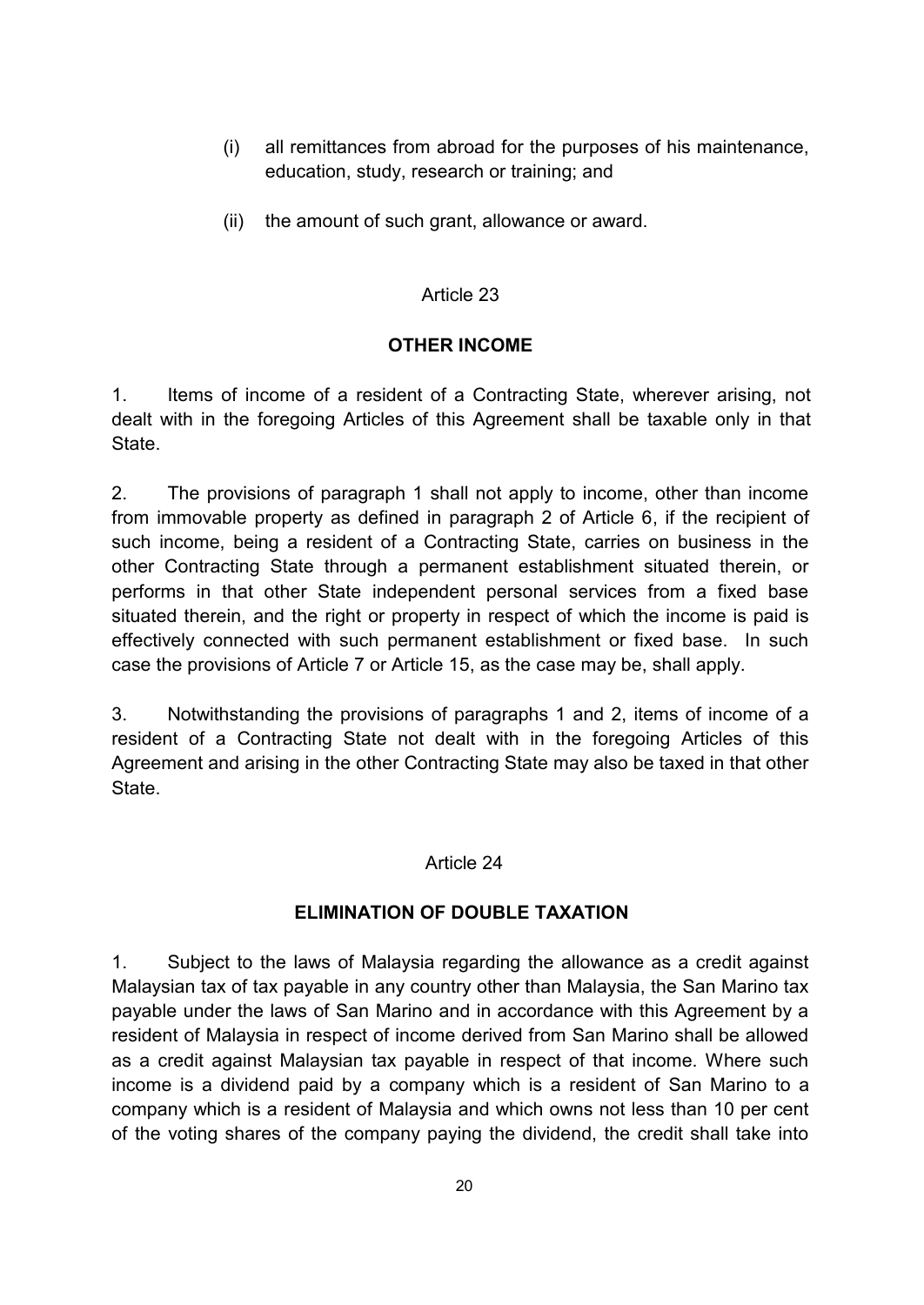account San Marino tax payable by that company in respect of its income out of which the dividend is paid. The credit shall not, however, exceed that part of the Malaysian tax, as computed before the credit is given, which is appropriate to such item of income.

2. For the purposes of paragraph 1, the term "San Marino tax payable" shall be deemed to include San Marino tax which would, under the laws of San Marino and in accordance with this Agreement, have been payable on any income derived from sources in San Marino had the income not been taxed at a reduced rate or exempted from San Marino tax in accordance with the provisions of this Agreement and the special incentives under the San Marino laws for the promotion of economic development of San Marino which were in force on the date of signature of this Agreement or any other provisions which may subsequently be introduced in San Marino in modification of, or in addition to, those laws so far as they are agreed by the competent authorities of the Contracting States to be of a substantially similar character.

3. Subject to the laws of San Marino regarding the allowance as a credit against San Marino tax of tax payable in any country other than San Marino, the Malaysian tax payable under the laws of Malaysia and in accordance with this Agreement by a resident of San Marino in respect of income derived from Malaysia shall be allowed as a credit against San Marino tax payable in respect of that income. Where such income is a dividend paid by a company which is a resident of Malaysia to a company which is a resident of San Marino and which owns not less than 10 percent of the voting shares of the company paying the dividend, the credit shall take into account Malaysian tax payable by that company in respect of its income out of which the dividend is paid. The credit shall not, however, exceed that part of the San Marino tax, as computed before the credit is given, which is appropriate to such item of income.

4. For the purpose of paragraph 3, the term "Malaysian tax payable" shall be deemed to include Malaysian tax which would, under the laws of Malaysia and in accordance with this Agreement, have been payable on any income derived from sources in Malaysia had the income not been taxed at a reduced rate or exempted from Malaysian tax in accordance with the provisions of this Agreement and the special incentives under the Malaysian laws for the promotion of economic development of Malaysia which were in force on the date of signature of this Agreement or any other provisions which may subsequently be introduced in Malaysia in modification of, or in addition to, those laws so far as they are agreed by the competent authorities of the Contracting States to be of a substantially similar character.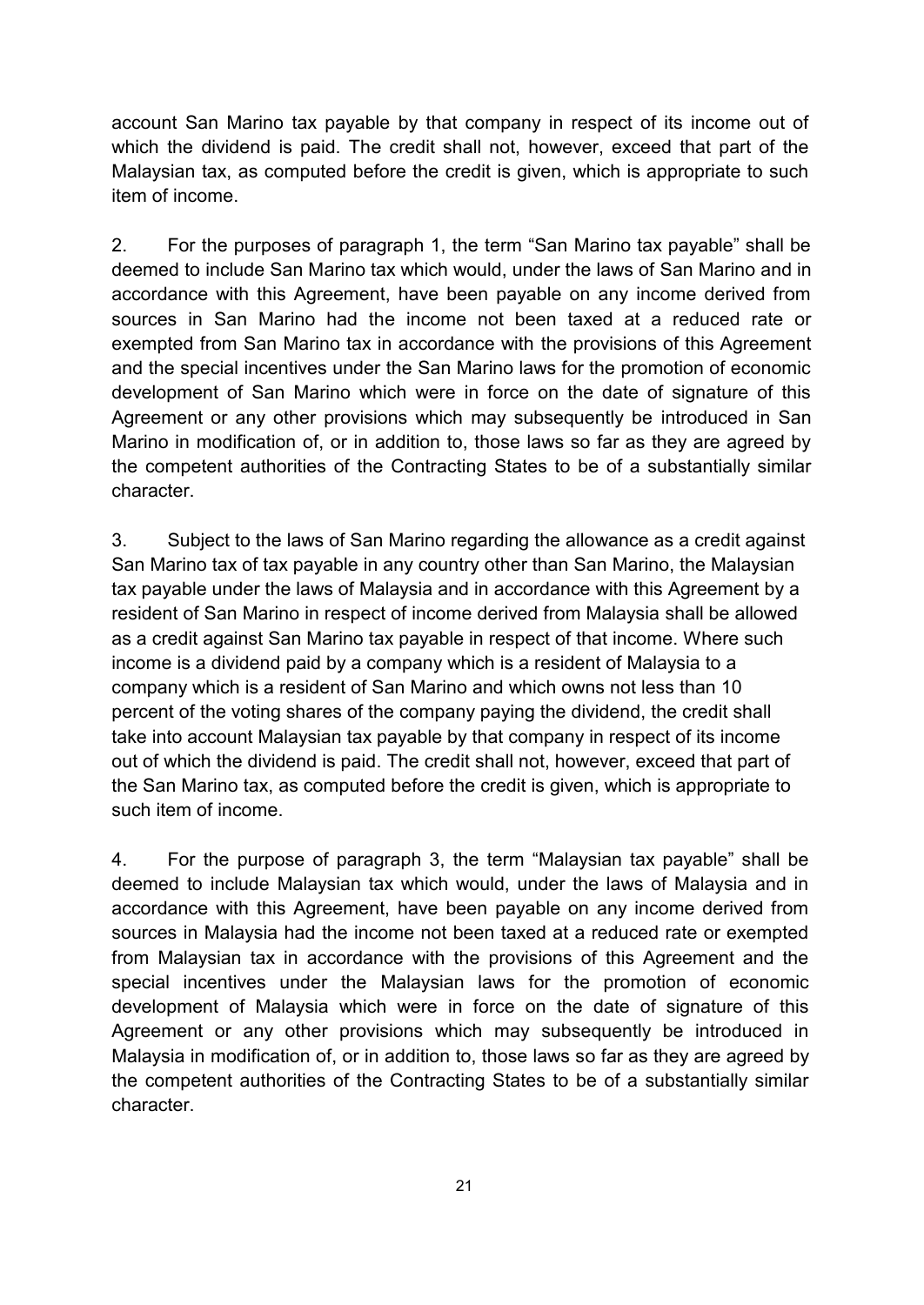#### **NON-DISCRIMINATION**

1. Nationals of a Contracting State shall not be subjected in the other Contracting State to any taxation or any requirement connected therewith which is other or more burdensome than the taxation and connected requirements to which nationals of that other State in the same circumstances in particular with respect to residence, are or may be subjected.

2. The taxation on a permanent establishment which an enterprise of a Contracting State has in the other Contracting State shall not be less favourably levied in that other State than the taxation levied on enterprises of that other State carrying on the same activities. This provision shall not be construed as obliging a Contracting State to grant to residents of the other Contracting State any personal allowances, reliefs and reductions for tax purposes on account of civil status or family responsibilities which it grants to its own residents.

3. Enterprises of a Contracting State, the capital of which is wholly or partly owned or controlled, directly or indirectly, by one or more residents of the other Contracting State, shall not be subjected in the first-mentioned State to any taxation or any requirement connected therewith which is other or more burdensome than the taxation and connected requirements to which other similar enterprises of the firstmentioned State are or may be subjected.

4. In this Article, the term "taxation" means taxes to which this Agreement applies.

#### Article 26

#### **MUTUAL AGREEMENT PROCEDURE**

1. Where a resident of a Contracting State considers that the actions of one or both of the Contracting States result or will result for him in taxation not in accordance with the provisions of this Agreement, he may, irrespective of the remedies provided by the domestic law of those States, present his case to the competent authority of the State of which he is a resident or, if his case comes under paragraph 1 of Article 25, to that of the Contracting State of which he is a national. The case must be presented within three years from the first notification of the action resulting in taxation not in accordance with the provisions of this Agreement.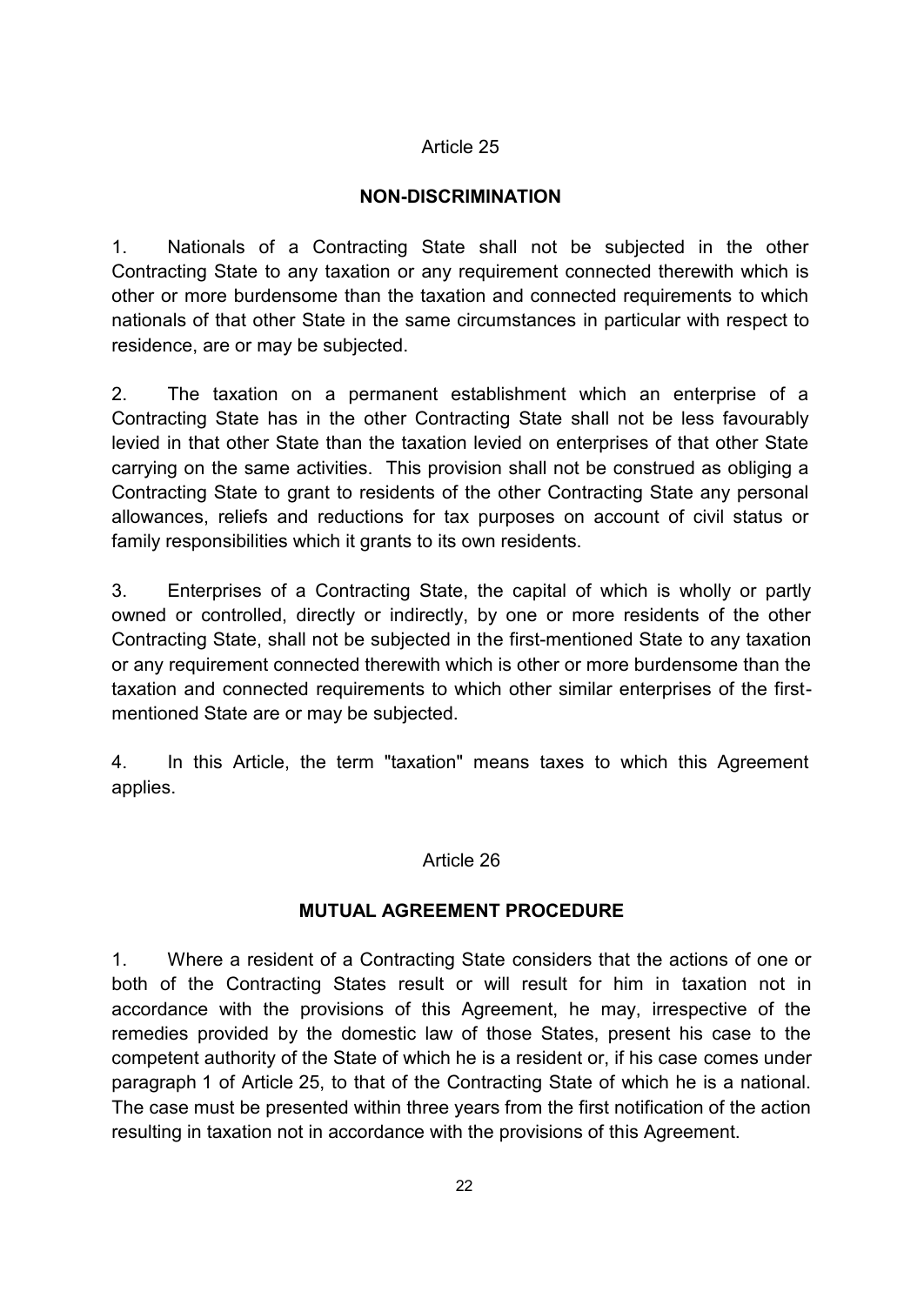2. The competent authority shall endeavour, if the objection appears to it to be justified and if it is not itself able to arrive at an appropriate solution, to resolve the case by mutual agreement with the competent authority of the other Contracting State, with a view to the avoidance of taxation which is not in accordance with this Agreement.

3. The competent authorities of the Contracting States shall endeavour to resolve by mutual agreement any difficulties or doubts arising as to the interpretation or application of this Agreement. They may also consult together for the elimination of double taxation in cases not provided for in this Agreement.

4. The competent authorities of the Contracting States may communicate with each other for the purpose of reaching an agreement according of the preceding paragraphs.

### Article 27

### **EXCHANGE OF INFORMATION**

1. The competent authorities of the Contracting State shall exchange such information as is foreseeably relevant for carrying out the provisions of this Agreement or to the administration or enforcement of the domestic laws concerning taxes of every kind and description imposed on behalf of the Contracting States, or of their political subdivision or local authorities, insofar as the taxation thereunder is not contrary to the Agreement. The exchange of information is not restricted by Articles 1 and 2.

2. Any information received under paragraph 1 by a Contracting State shall be treated as secret in the same manner as information obtained under the domestic laws of that State and shall be disclosed only to persons or authorities (including courts and administrative bodies) concerned with the assessment or collection of, the enforcement or prosecution in respect of, the determination of appeals in relation to the taxes referred to in paragraph 1, or the oversight of the above. Such persons or authorities shall use the information only for such purposes. They may disclose the information in public court proceedings or in judicial decisions.

3. In no case shall the provisions of paragraphs 1 and 2 be construed so as to impose on a Contracting State the obligation: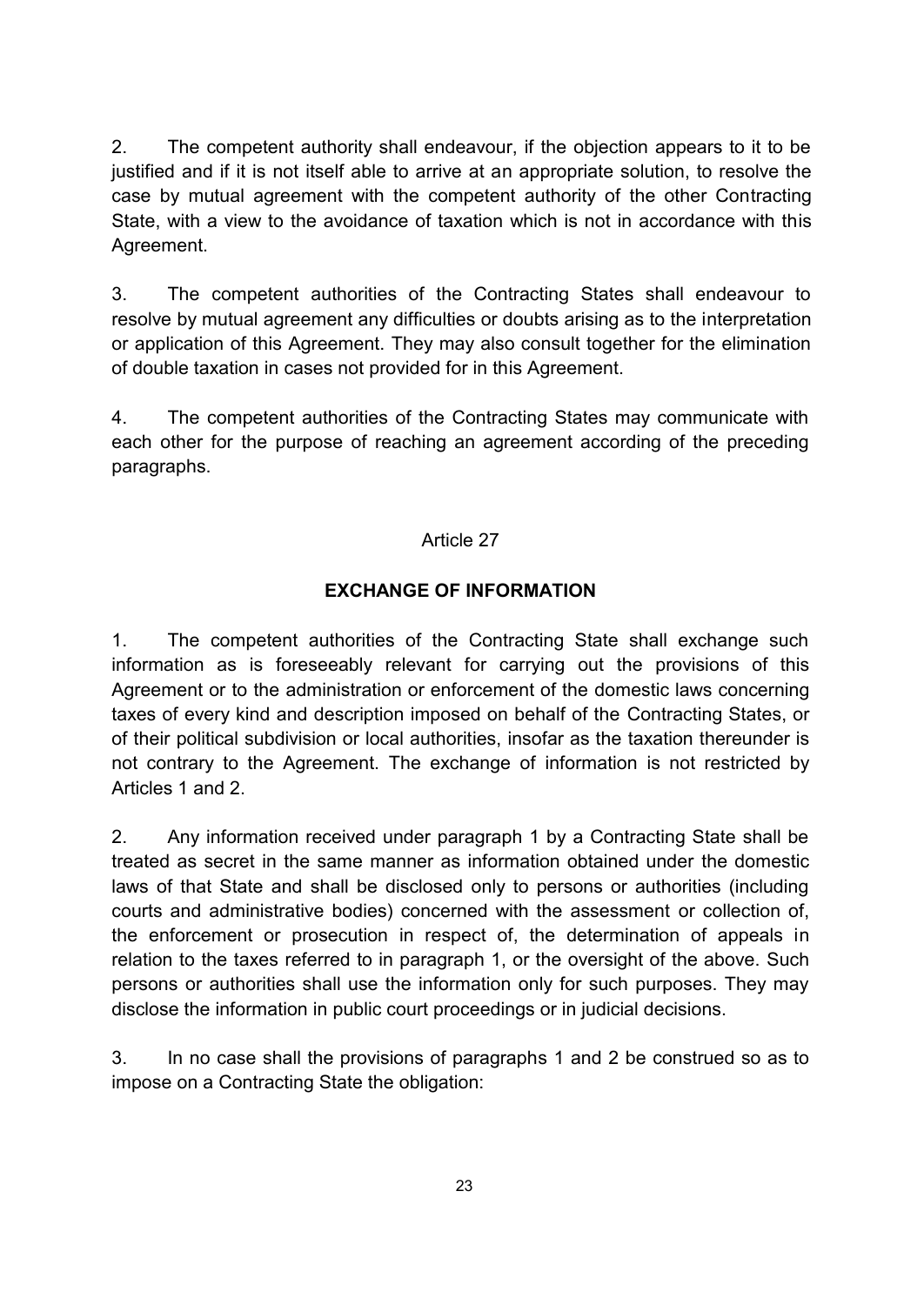- (a) to carry out administrative measures at variance with the laws and administrative practice of that or of the other Contracting State;
- (b) to supply information which is not obtainable under the laws or in the normal course of the administration of that or of the other Contracting State;
- (c) to supply information which would disclose any trade, business, industrial, commercial or professional secret or trade process, or information, the disclosure of which would be contrary to public policy (*ordre public*).

4. If information is requested by a Contracting State in accordance with this Article, the other Contracting State shall use its information gathering measures to obtain the requested information, even though that other State may not need such information for its own tax purposes. The obligation contained in the preceding sentence is subject to the limitations of paragraph 3 but in no case shall such limitations be construed to permit a Contracting State to decline to supply information solely because it has no domestic interest in such information.

5. In no case shall the provisions of paragraph 3 be construed to permit a Contracting State to decline to supply information solely because the information is held by a bank, other financial institution, nominee or person acting in an agency or a fiduciary capacity or because it relates to ownership interests in a person.

#### Article 28

#### **MEMBERS OF DIPLOMATIC MISSIONS AND CONSULAR POSTS**

Nothing in this Agreement shall affect the fiscal privileges of members of diplomatic missions or consular posts under the general rules of international law or under the provisions of special agreements.

#### Article 29

#### **ENTRY INTO FORCE**

The Contracting State shall notify each other, by exchange of notes through the diplomatic channel the completion of the procedures required by its domestic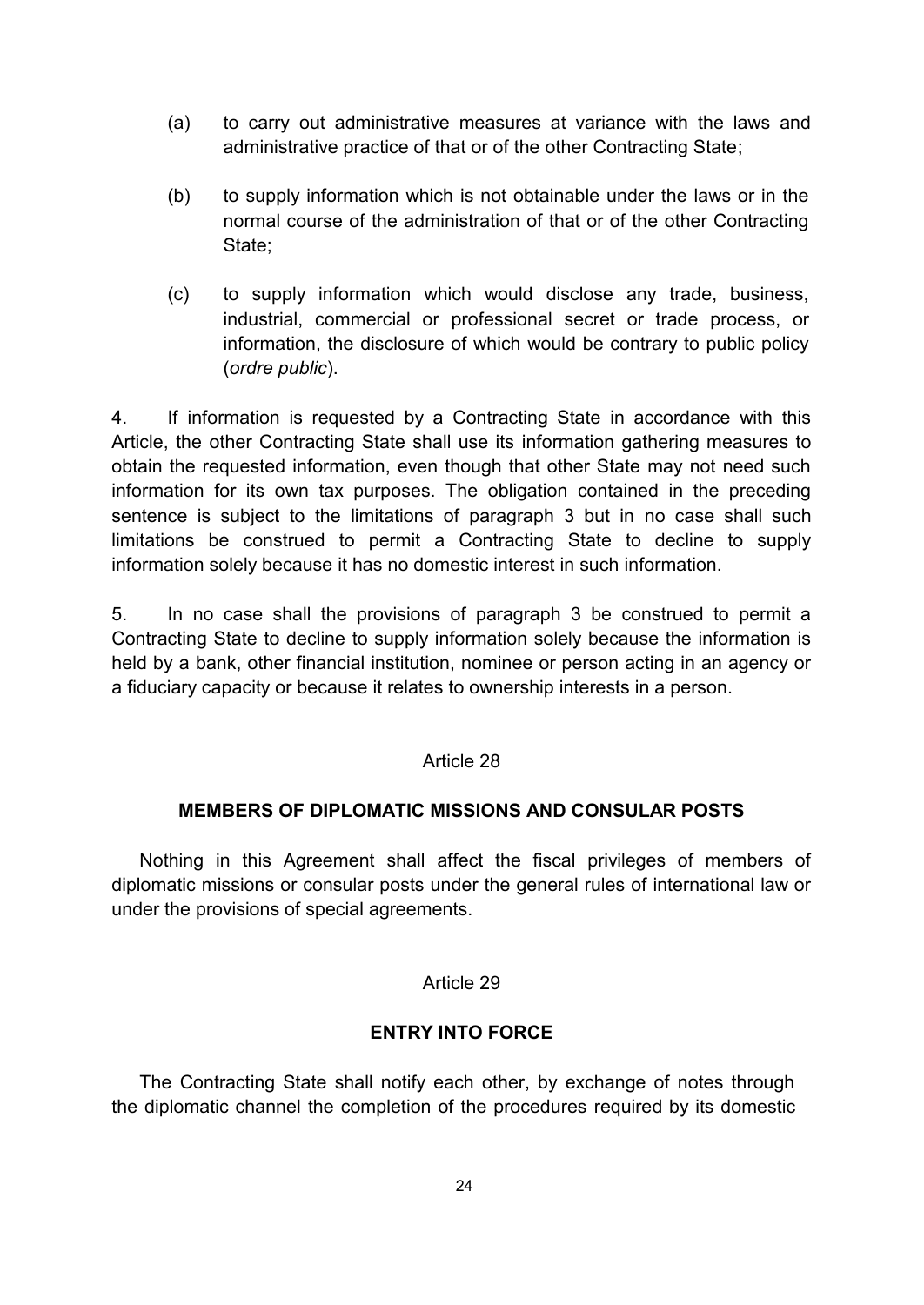law for the bringing into force of this Agreement. This Agreement shall enter into force on the date of the later of the notification and shall thereupon have effect –

- (a) in Malaysia:
	- (i) in respect of Malaysian tax, other than petroleum income tax, to tax chargeable for any year of assessment beginning on or after the first day of January in the calendar year following the year in which this Agreement enters into force; and
	- (ii) in respect of petroleum income tax, to tax chargeable for any year of assessment beginning on or after the first day of January of the second calendar year following the year in which this Agreement enters into force.
- (b) in San Marino:
	- (i) with respect of taxes withheld, to the amounts collected as from 1 January of the calendar year next following that in which this Agreement enters into force; and
	- (ii) with respect to the other taxes on income, to the taxes referred to taxable periods as from 1 January of the calendar year next following that in which this Agreement enters into force.

#### Article 30

#### **TERMINATION**

This Agreement shall remain in effect indefinitely, but either Contracting State may terminate this Agreement, through diplomatic channel, by giving to the other Contracting State written notice of termination on or before June  $30<sup>th</sup>$  in any calendar year after the period of five years from the date on which this Agreement enters into force. In such an event this Agreement shall cease to have effect:

- (a) in Malaysia:
	- (i) in respect of Malaysian tax, other than petroleum income tax, to tax chargeable for any year of assessment beginning on or after the first